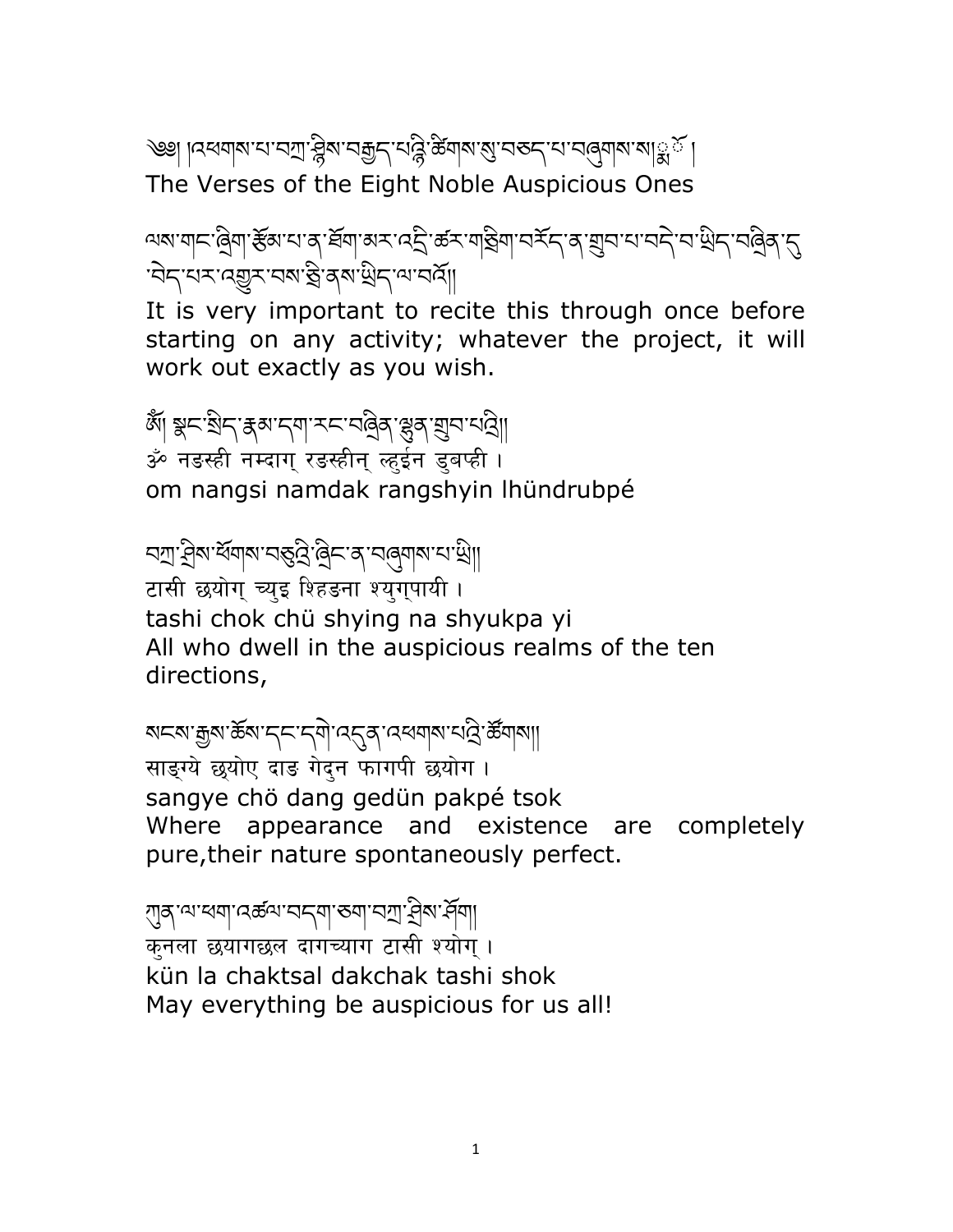য়ৰ্ব ন্য ব্ৰি: দ্ৰুন শ্ৰম কৰে কৰা মুখ কৰা বিদেশ। डोनमे ग्याल्पो चल्तेन ध्वेन डुप गोड़। drönmé gyalpo tsalten döndrup gong Dronmé Gyalpo, Tsalten Döndrup Gong,

བམས་པ˯ི་Ȅན་དཔལ་དགེ་Ǿགས་དཔལ་དམ་པ།། ज्यामपी ग्येनपल गेडाग पलम्पदा । jampé gyen pal gedrak paldampa Jampé Gyen Pal, Gedrak Paldampa,

স্ত্ৰ্ৰ্ণশ'ন্ৰ্ণ্ণনিৰ্ণ'ৱাক্টৰ্ন' শ্ৰম্ৰাৰ্ণ' বাৰ্ত্ত্ कन्ला गोडपा ग्याछेर डग्पा चेन । künla gongpa gyacher drakpa chen Kunla Gongpa Gyacher Drakpa Chen,

ञ्जुब् संस्थर पद्मवाबाद्यालयान् अ **ल्हन्पो तर् पक् चल्डाग पलदा**ङ नी । lhünpo tarpak tsaldrak paldang ni Lhünpo Tarpak Tsaldrak Pal,

ষ্টিম স্কুল বিশ্বজন কৰি বিশিষ্ট্য বিশিষ্ট্য স্কুল বিশিষ্ট্য স্কুল বিশিষ্ট্য স্কুল বিশিষ্ট্য স্কুল বি सेमच्येन थम्च्येद् लागोड डग्पी पल । semchen tamche lagong drakpé pal Semchen Tamche la Gong Drakpe Pal,

খ্রিন্'ক্রঁঝ'ঝার্হন্'থ'স্থাম সমাত্রামান্দ্রামান্দ্রা थिदछिम जेपा चलरब डाग्पल ते । yitsim dzepa tsalrap drakpal té Yitsim Dzepa Tsalrap Drakpal,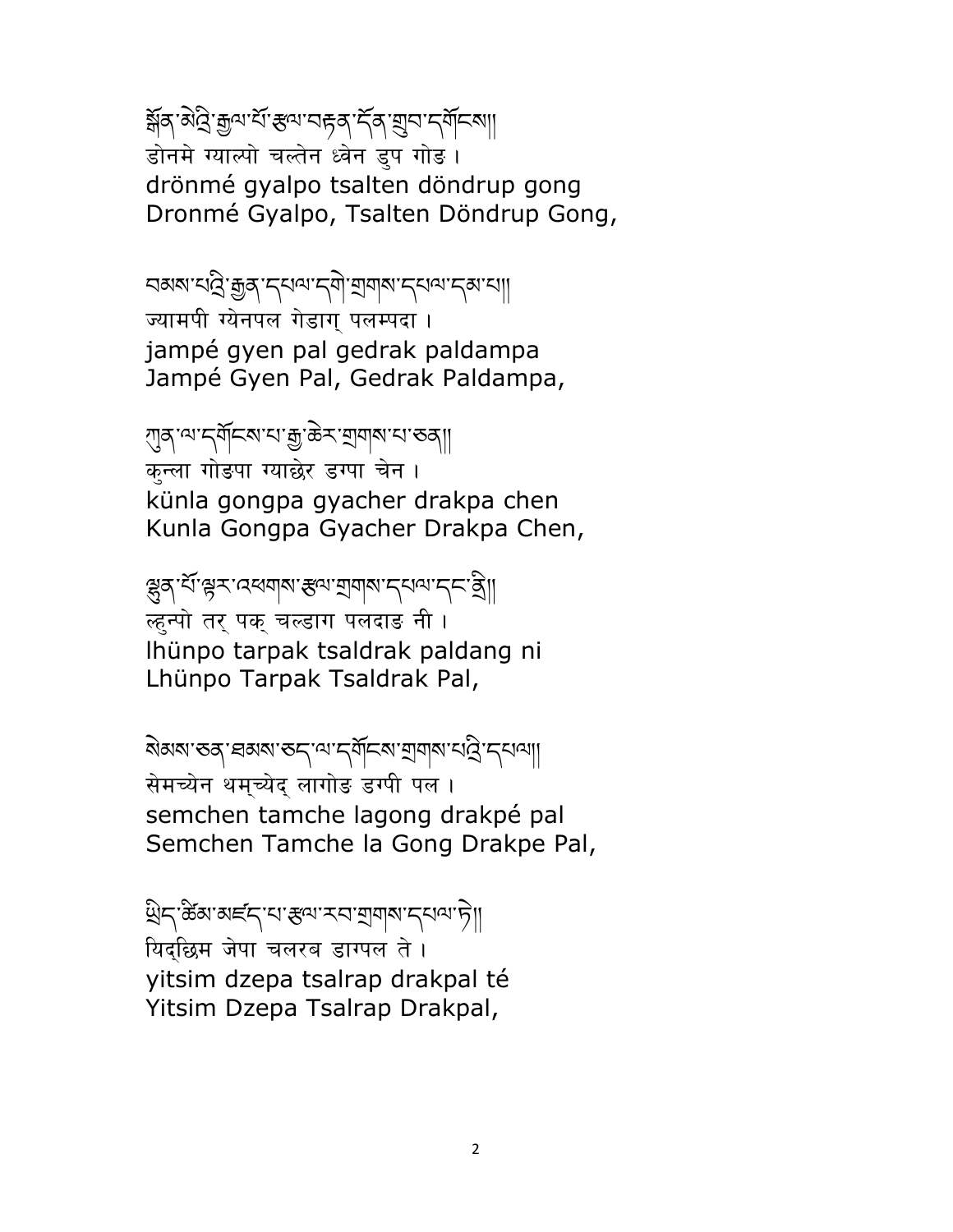ষর্ক্তব্'র্ডঝ'র্মামামামা' ব্রিম'ন্নথেশ' বেশ বা छेन्चम थ्वेपी टासी पलफेल्वा । tsen tsam töpé tashi palpel wa homage to you, the Eight Sugatas,1

བདེ་བར་གཤེགས་པ་བȄད་ལ་ཕག་འཚལ་ལོ།།

देवर श्वेग्पा ग्येला छयाग छल्लो । dewar shekpa gyéla chaktsal lo Merely hearing your names increases auspiciousness and success!

दह्य'द्ध्वाय'यार्वेव्'तु'द्ध्वाश्र्व्'र्स्'रे'त्र्ह्या ज्याम्पल श्योन्न् पाल्देन दोर्जे जिन । jampal shyönnu palden dorjé dzin Youthful Manjushri, glorious Vajrapani,

જીત્ મહાર ગાલેવા માનવા અર્થીત સ્વાન અને આ ગાલે કે તેમની च्येन्रेसिग वाङ ग्वेन्पो ज्याम्पी पल । chenre zikwang gönpo jampé pal Lord Avalokiteshvara, protector Maitreya,

<u>য়ৼয়৻য়৻৸ৼ৻ড়ৗৼ৻৻৸৻৸</u> सयि ञ्डिपो डिब्पा नम्पर सेल। sayi nyingpo dribpa nampar sel Kshitigarbha, Nirvaranaviskambhin,

ব্ৰু ৰাজ্যৰ বিদ্যালয়ৰ বিদ্যালয়ৰ বিদ্যালয়ৰ বিদ্যা नम्खायी ञ्डिपो फाग्छोग कुन्तु स्हाङ । namkhé nyingpo pakchok kuntu zang Akashagarbha, and Samantabhadra noblest of all—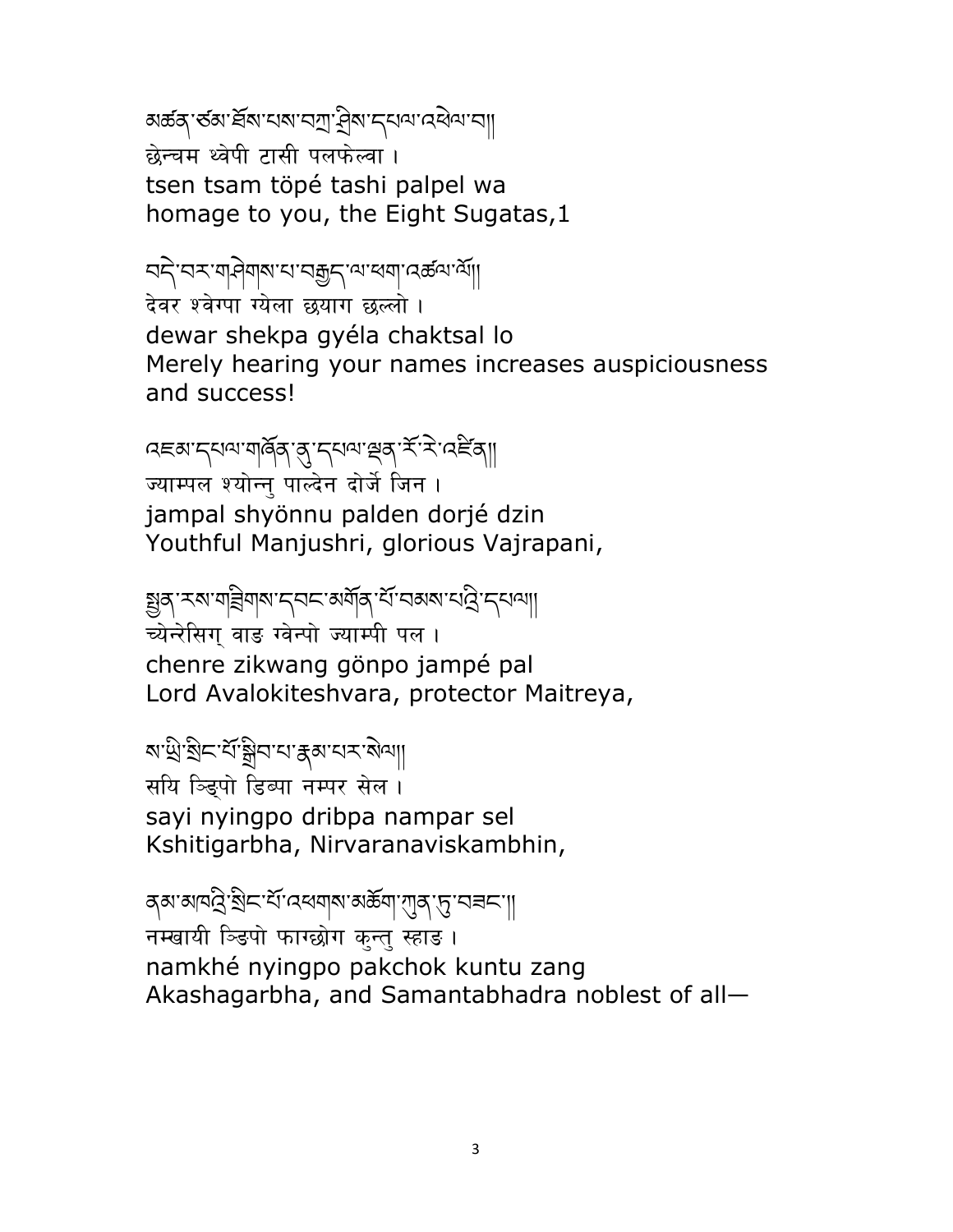## <u>छ</u>ाङ्गया रॅंग्ने राम सुर्ग राम सुर्ग हो करना।

उल्पल दोर्जे पेकर लस्यिङ दाङ । utpal dorjé pekar lushing dang Utpala flower, vajra, white lotus, naga-tree,

ৰ্ব্≍্ন্তৰাবাৰ্য ব্ৰাপ্তিৰ <u>ব</u>া नोर्ब् धावा रल्डी ञिमा यी। norbu dawa raldri nyima yi Jewel, moon, sword and sun—

খনা'মক্তব্ 'ন্যানাম'নস্কুমম'নস্ৰা' ব্ৰিম'ন্নেন্য' শ্ৰী'মৰ্ক্তনা छयाग्छेन लेगनम टासी पत्नी छयोग। chaktsen leknam tashi palgyi chok Gracefully holding your emblems, and supreme in granting auspiciousness and success,

བང་Șབ་སེམས་དཔའ་བȄད་ལ་ཕག་འཚལ་ལོ།། ज्याङ छयुब् सेम्पा ग्येला छयाग्छल्लो । jangchub sempa gyéla chaktsal lo homage to you, the Eight Bodhisattvas!

ঽক্ষিক্ষা আৰু আৰু বিশা বিশিষ্টি বিশিষ্টি বিশিষ্ট रिन्छेन दग छयोग टासी सेरग्यी ञ्या। rinchen dukchok tashi ser gyi nya The most precious umbrella, the auspicious golden fishes,

འདོད་འɏང་ɍམ་བཟང་˰ིད་འོང་ཀ་མ་ལ།།

द्वेज्युङ बुमस्हाङ् यीहोङ कमला । döjung bumzang yiong kama la The wish-fulfilling vase of goodness, the exquisite kamala flower,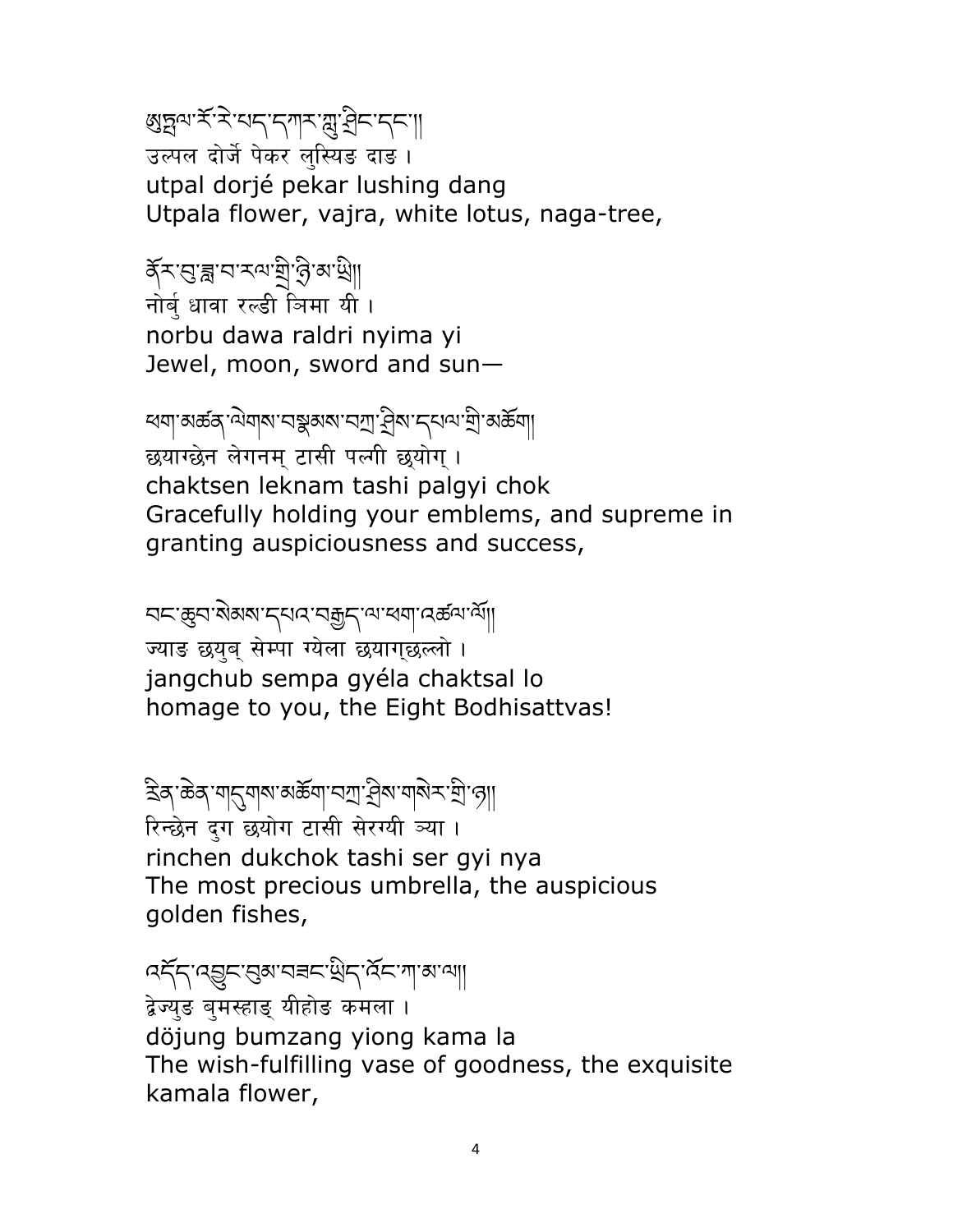## སན་Ǿགས་ȭང་དང་Ɉན་ཚǑགས་དཔལ་བེ་ɹ།།

त्रेग्डाग दुडदाड फुन छोग् पल्भेहु।

nyendrak dungdang püntsok palbe'u The conch of fame and glory, the glorious knot of prosperity,

### ষ্ট্ৰান্ত্ৰমান্ত্ৰজ্ঞান্ত বিদ্যালয়ৰ বিদ্যালয়

मिनव ग्याल्छेन वङग्यर खोरले ते । minub gyaltsen wanggyur khorlo té The eternal banner of victory and the all-powerful wheel:

# ঽিব্`ক্টব্`ঙ্গশ্বাম'ম্জ্ৰন্'শ্ৰী'ধ্বশ্বাম্ক্ৰব্'ৰ্ডব্

रन्छेन तागछयोग ग्येकी छयाग्छेन च्येन । rinchen takchok gyékyi chaktsen chen holding these eight most precious emblems f

## ধ্যামান্ত্ৰাজ্ঞানজ্ঞান কৰিব। বিদ্যালয়ৰ বিদ্যা

छयोग दई ग्यालवा छयोच्यीङ ग्येकेदमा । chokdü gyalwa chöching gyékye ma Are the creators of delight, making offerings to the buddhas of all directions and times.

## ষ্মিণা মাঁবাৰ স্মান্ত বিদ্যালয়ৰ স্মান্ত

गेगसोग डोवो डेन्पे पल्सेल वी। geksok ngowo drenpé palpel wé homage to you, the Eight Auspicious Goddesses— Beauty, Garlands, Song, Dance, Flowers, Incense, Light and Perfume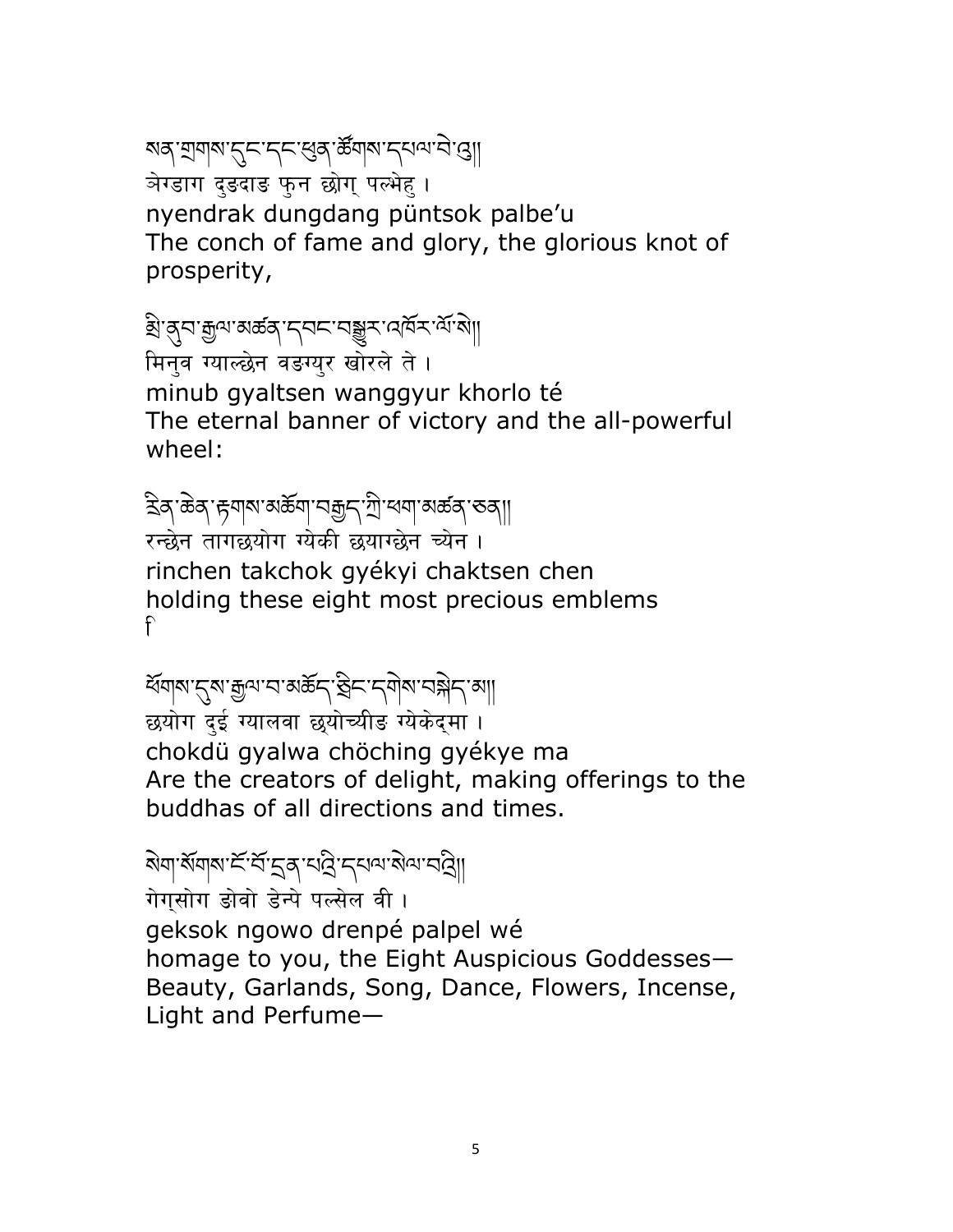অশ্ৰাধ্যুশ্ম বক্সবাৰে বিদ্যালয় বিদ্যালয়

टासी ल्हमो ग्येला छयाग्छल्लो । tashi lhamo gyéla chaktsal lo Merely thinking of you makes success grow more and more!

ಹ៍ឝས་པ་ಹិན་པོ་བདེ་འབྱང་སེད་མེད་བུ།| छड्बा छयेन्पो देज्यड सेमे व । tsangpa chenpo dejung seme bu Mighty Brahma, Shiva1 and Vishnu,

बेया'रग्द्र्श्व्र' द्र्म् कुत्रा संस्था में ब्रह्म मिग्तोङ् देन्दाङ ग्यल्पो युलखोर सुङ। miktong dendang gyalpo yulkhor sung Indra the thousand-eyed, the kings—Dhritarashtra

འཕགས་ǰེས་པོ་དང་ǩ་དབང་ɡིག་ɡི་བཟང་།། फाग्के पो दाङ लुवाङ मिग्मी स्हाङ । pak kyepo dang luwang mikmi zang Virudhaka, Virupaksha the lord of nagas

ह्रबार्धेबाबबार्ेस्था संबद्धा क्षेत्र नवथ्वे सेते ल्हजे खोरलो दाङ । namtö sété lhadzé khorlo dang And Vaishravana—each one holding your divine emblem:

Ȥི་͓་ལ་དང་མȭང་Ȭང་རོ་རེ་ཅན།། त्रिशुला दाङ दुङथुङ दोर्जे च्येन । trishu ladang dungtung dorjé chen Wheel, trident, lance, vajra,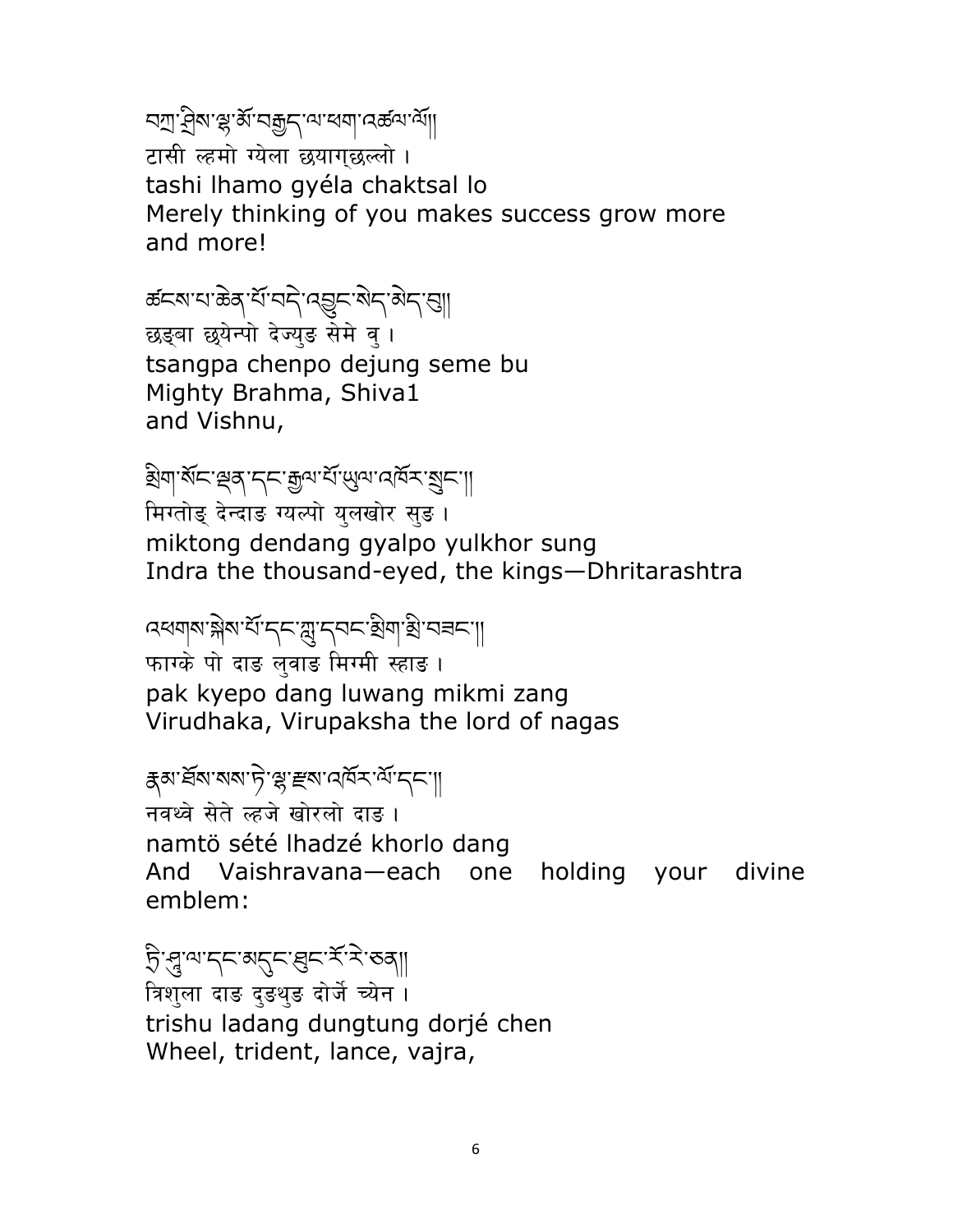ష్రోభి रूप श्री अर्केद हेव सुष अर्कव प्रदे<mark>ं</mark>वा पिवाम रल्डी छयोइतेन ग्याल्छेन जिन । piwam raldri chöten gyaltsen dzin Vina, sword, stupa and banner of victory-

สงขายสงขาง สารณ์ สาราช สงขาง

ससम नेस् टासी गेलेग् पेल। sasum nésu gelek tashi pel homage to you, the Eight Guardians of the World

෬<u>៝</u>ヹ゚ゕゖヹ゚ヹ゚ゕゟゕゟゕゟ゚ゕゖゟ゚ゕゖゟ゚ゕゖゟ゚ゖ゚ゟ゚ゖゟゟ゚ゖゟ゚ゕゖ जिग्तेन क्योङ वा ग्येला छयागछल्लो । jikten kyongwa gyéla chaktsal lo Who make auspiciousness and positivity grow in the three realms!

**SKAI** BAIR REAR AND LA दागच्याग देडदिर ज्यावा च्योम्पा ला । dakchak dengdir jawa tsompa la With all obstacles and harmful influences pacified,

येयाषाम् अर्थात्राज्यस्य अपान् वि गेगदाड डेबर छयेवा क्नश्यी ने। gekdang nyewar tsewa künshyi né May the work we are now about to begin

෬෫ඁඁ෮ඁ<sub>ඁ</sub>෫෪෫෬ඁ෦෮෫෮෫෮෫෮෫෮෫෮෫෮෫෦෯෮෫෮෫෮෦෮෪෦෪෦෦ ध्वेद ध्वेन पल्फेल समध्वेन यिस्यिन डब । dödön palpel samdön yishyin drub Meet with ever-growing fulmilment and success, and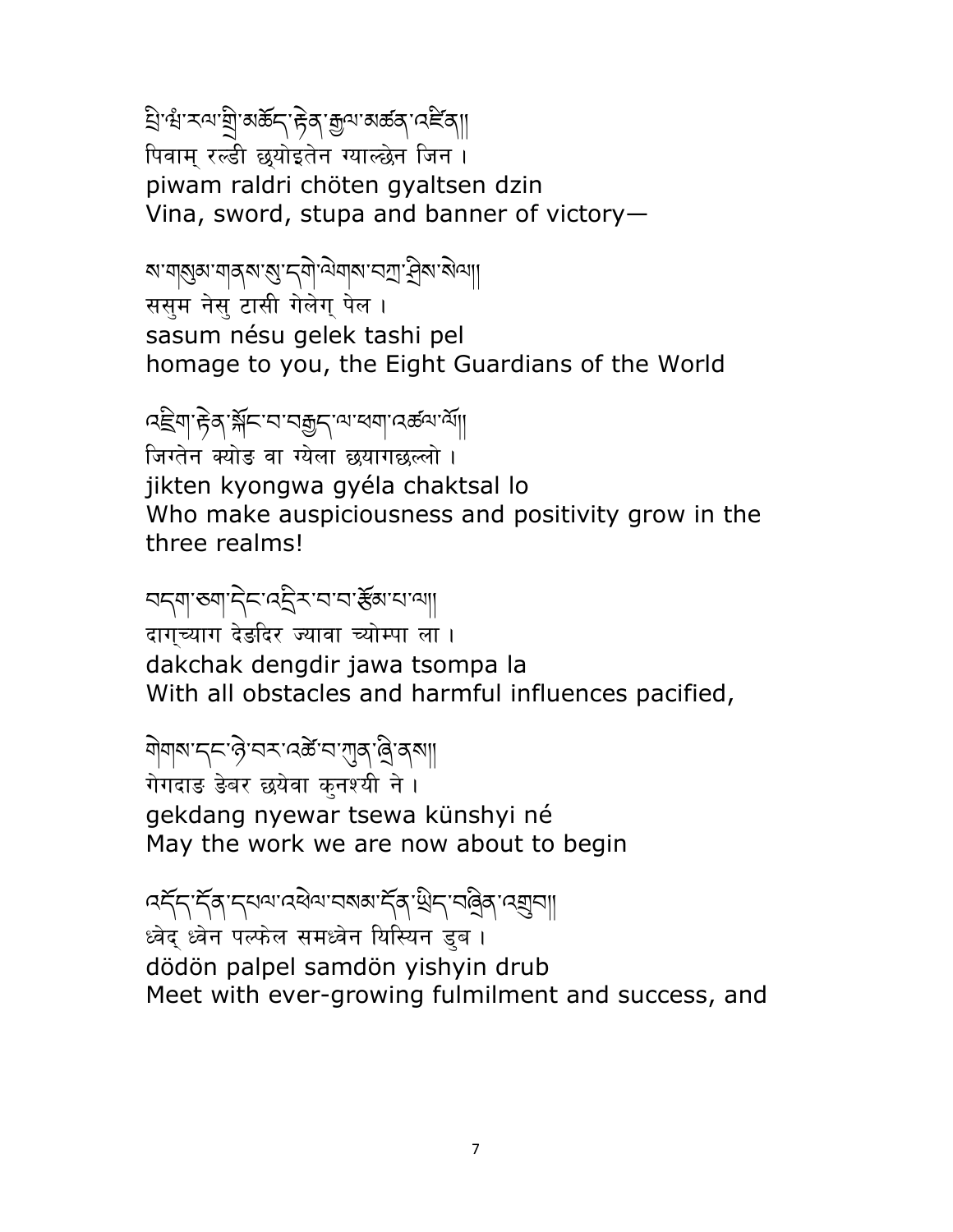#### <u>नग्रा सेबान्दिज्येबाबासुबाबुबार्स्डबाबान्धरास्वि</u> टासि देलेगु फुन सुम छोग्पर श्योग् । tashi delek pünsum tsokpar shok Bring good fortune, prosperity, happiness and peace!

कवा वनुक्रवासवा वर्तवसाती THE SEVEN-LINE PRAYER TO GURU PADMASAMBHAVA

ন্ধ্ৰী <u>ৰূ,</u> মুখ্য মুট, প্ৰন, প্ৰশ প্ৰশ্ন প্ৰশ্ন প্ৰশ HUNG/ OrGYEN YULGYI NUBJANG TSHAM/ HUNG. In the north-west country of Oddiyana,

আমন্তব্বমন্ত্ৰিণাৰী নৃত্যমান্ত্ৰণাৰ ৰূমঃ YATSHEN CHOGGI NGÖEDrUB NYÉ/ endowed with the most marvelous attainments,

#### নৰ্দ্ৰ ন্মাননাম ৰাজ্য নামৰ

KHORDU KHANDrO MANGPÖE KOR/ surrounded by many hosts of dakinis,

<u> वृत् सु शङ्केनशङ्के राजलेजशङ्कारां संज्ञह</u> JIN GYI LABCHIR SHEGSU SOL/ I pray to you to come and bless me with your grace. राष्ट्रीयो.श≾.सूँट.दा.जहे

PADMA GESAR DONGPO LA/ in the heart of a lotus flower,

নহ্ন ন্মুন নাৰ্ম নেম মু ন্মনামঃ PADMA JUNGNÉ SHÉSU DrAG/ you are renowned as the 'Lotus Born',

इन् गुः इं बारा ननना सन गुड KHYÉKYI JÉSU DAGDrUB KYI/

following in your footsteps,

ন্মহ নম্ভ শ্ৰম্ভ স্ত্ৰীঃ **GURU PADMA SIDDHI HUNG/** 

অন্সমান্ত্য Repeat three times.

हूँ: उर्गेन् युल्घी नुब्फ याड छाम् याछेन् छयोघ्घी डोड्प् ञे। खोद् खान्डो माङ्पोई कोर् भिन्घ्घी लाव्छियर् शेघस् सोल् । पध्मा घेसार धोङ्पो ला। पध्मा ज्युङ्ने श्हेसु ढाघ् । खेकी ज्येसु धाघुढुब्की । ागुरु पेमा सिद्धि हैं ।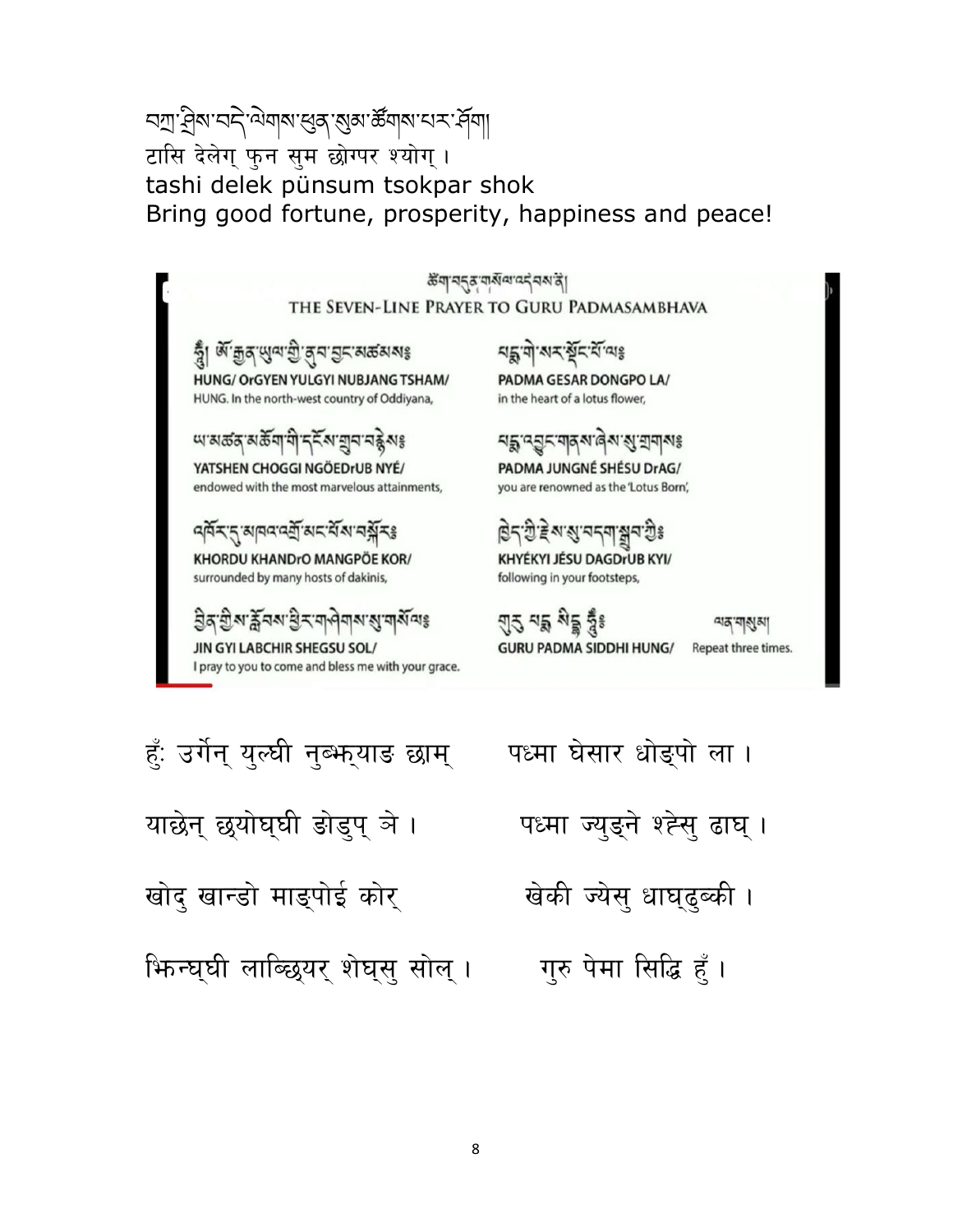## Sang Puja

্জ্ঞ৷ ক্ষিপ্ৰেশ্বৰ অৰ্জন্'গ্ৰীমৰাৰ্শ্বিশ বৰ্তমাৰ্শ The Mountain Smoke Offering Arranged for Recitation ক্ষেপ্ৰেণ্ট| om svasti Oṃ svasti.

ৼ्ग्रान्ड्ब् स्त्रेण दह्ष्व छॅग।ञ्ज्ञुन गुरुष्व स्वास्ट्रेन्द्रम् वरूस्य अर्क्ष्म् अवासुरुष्वेव साला

The practice of Riwo Sangchö, the mengak, 'secret instruction', from Lhatsün Namkha Jikmé's 'Rigdzin Sokdrup', as arranged by Dudjom Rinpoche.

গ্মন্তন অবি স্কুন নৰে প্ৰবাদ্য অৱনা বিনাইৰ স্থায়ন কৰা সম্পৰ্ক কৰা বিনাৰ সম্পৰ্ক কৰা বিনাৰ স ८་འརྲོར་བཀུ་བིས་པའི་མེར་བསྲིགས་བིང་རྱ་གུནོང་བྲན།

Making an auspicious fire in a clean vessel or burner, burn aromatic woods, resins, medicinal plants, the three white and three sweet substances, (yogurt, milk and butter; sugar, molasses and honey) and all kinds of incense and powder—whatever you have available, and sprinkle it with pure water.

হিনাঅনস্মূনমান্স্রিষ্

1. Taking Refuge शरण गमन

ঞ্জঁ'গ্মঃদ্ভুঁঃ ঝামন'মন্ত্ৰৰ'ষ্টান্'ৰিনি'ক্সুনম'শ্যুৰ্'ক্ল্বীন'ৰ্যনি'ন্ত্তুন্ঃ

<u>ॐ आः ह</u>ैं ।

खाञाम सिश्ही क्याप्कुन डिड्पोईच्यु ।

om ah hung, kha nyam sishyi kyab kün nyingpö chü Oṃ āḥ hūṃ! The heart essence of all sources of refuge of saṃsāra and nirvāṇa, who are as vast as space,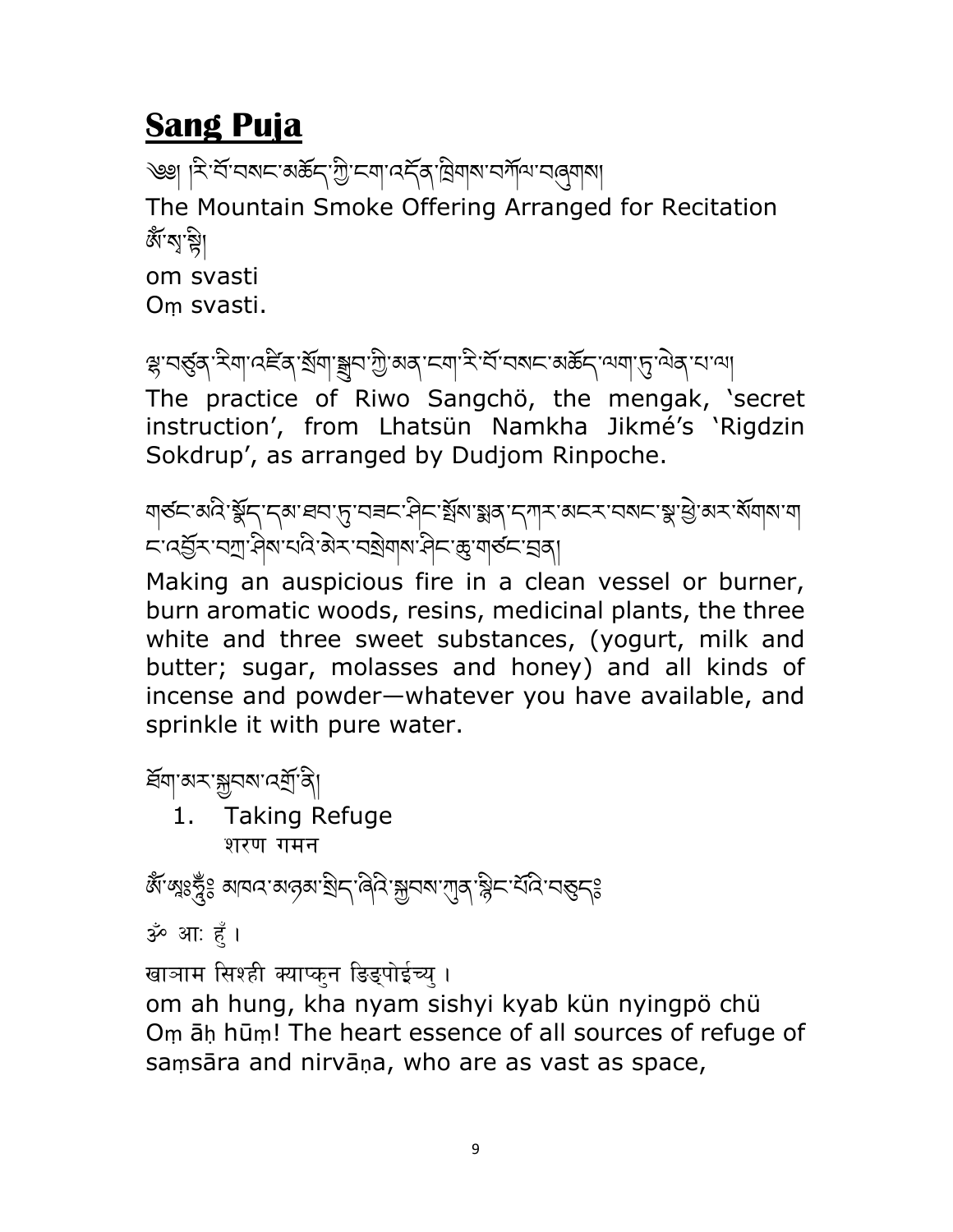## ॸऺ॑ॴॱड़ॾॣॳॖफ़॔ड़ऻॷॖॖॖऺॱख़ॷ

वाङडाक रिग्जीन पद्यम थोठेङ चाल । wang drak rigdzin pema tötreng tsal Powerful and wrathful vidyādhara, Padma Tötreng Tsal;

ট্টিন্'ৰ্ম্বুশ্'ষ্টিন্' ক্ৰুন্ম'নৰ্বি'ন্ট্ৰিন'ৰ্ম্বিক'ৰ্ইন্মৰ্ম্ভ

ख्येकर नाड्सी ग्याल्वी किल्खोर जोक । khyé kur nangsi gyalwé kyilkhor dzok Within your body, all that appears and exists is the perfect buddha mandala:

বর্ষ্য শাব্দ ব্রিশ শ্রম শ্রম শ্রম শ্রম শ্রম শ্রেষ্ট डोकन सिले डाल्क्षीर क्याप्स् क्षि । dro kün si lé dral chir kyab su chi In order to liberate all beings from saṃsāra, I take refuge in you!

শ্ৰম্ শৰ্মুৰা 3 times ষমৰামন্ত্ৰী বি 2. Generating Bodhicitta

གསང་མརོག་ལེ་བྲིས་འོད་གསལ་རིག་ལེའི་གའིརརྱ साङक्षोक हेश्ले होसल थिक्लेई शिहर । sang chok yeshe ösal tiklé shyir In the ground of the luminous tiklé of supremely secret wisdom,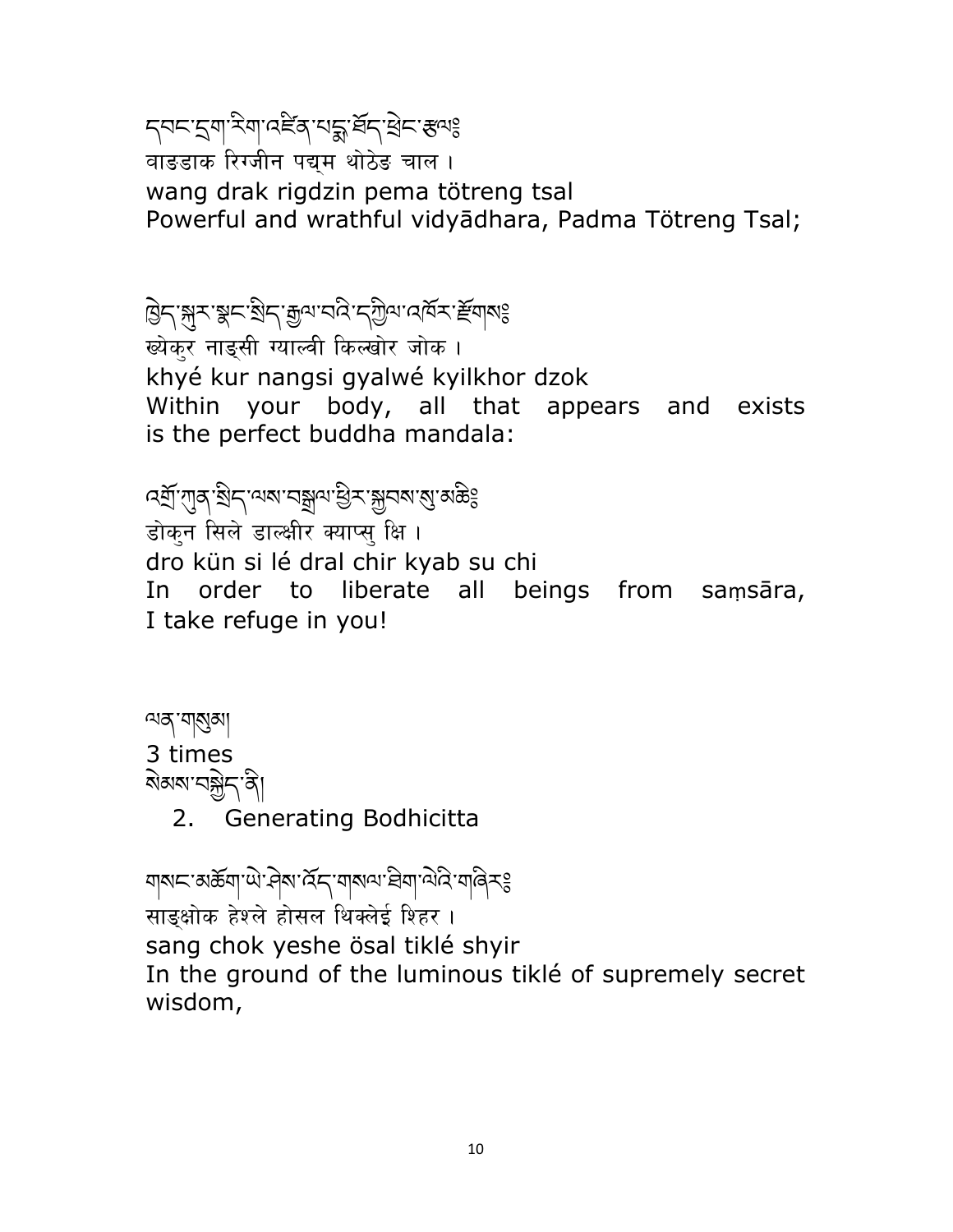#### འǾོ་ǣན་Ȍིབ་གʀམ་དག་ནས་DZ་དང་གʀང༌༔ डोकन डिप्सम दाग्ने कुदाड सुड । dro kün drib sum dak né ku dang sung May the three obscurations of all beings be purified, and

## ह्यगद्या ग्रेज़िक्षण कर्णाटक स्थान स्थान कर्णाटक स्थान कर्णाटक स्थान कर्णाटक स्थान कर्णाटक स्थान कर्णाटक स्थान<br>हिंदी जाने के लिख कर स्थान करने के लिख कर स्थान कर स्थान कर स्थान कर स्थान कर स्थान कर स्थान कर स्थान कर स्था

थक्की थिक्लेर ल्हण्डुप नाडश्हीई डाड ।

tuk kyi tikler lhündrub nang shyi ngang With the four visions spontaneously perfected in the tiklé of the wisdom body, speech and mind,

## ঘাৰ্ণৰ ব্ৰ'ন্ড্ৰম'ক্সুৰ শ্ৰ্মান্মৰ ৰাজ্যমান স্কুৰ দ্বী

श्होन्नु बुम्कर डोल्वर सेम्कये दो । shyönnu bumkur drolwar semkyé do May all beings be liberated into the youthful vase body! For this, I generate the heart and mind of bodhicitta.

শ্ৰম্ শৰ্মুৰা 3 times ཡན་ལག་བȭན་པ་ནི། 3. The Seven Aspects of Devotional Practice

ঘণ্ণিৰ ক্ষাণ্ডা মন্ত্ৰী সম্প্ৰা সম্প্ৰা

श्यीरीक माच्यो ञुक्मार क्षाग्छल्श्हीड । shi rik machö nyukmar chaktsal shying To the primordial, unaltered nature of rigpa, I pay homage!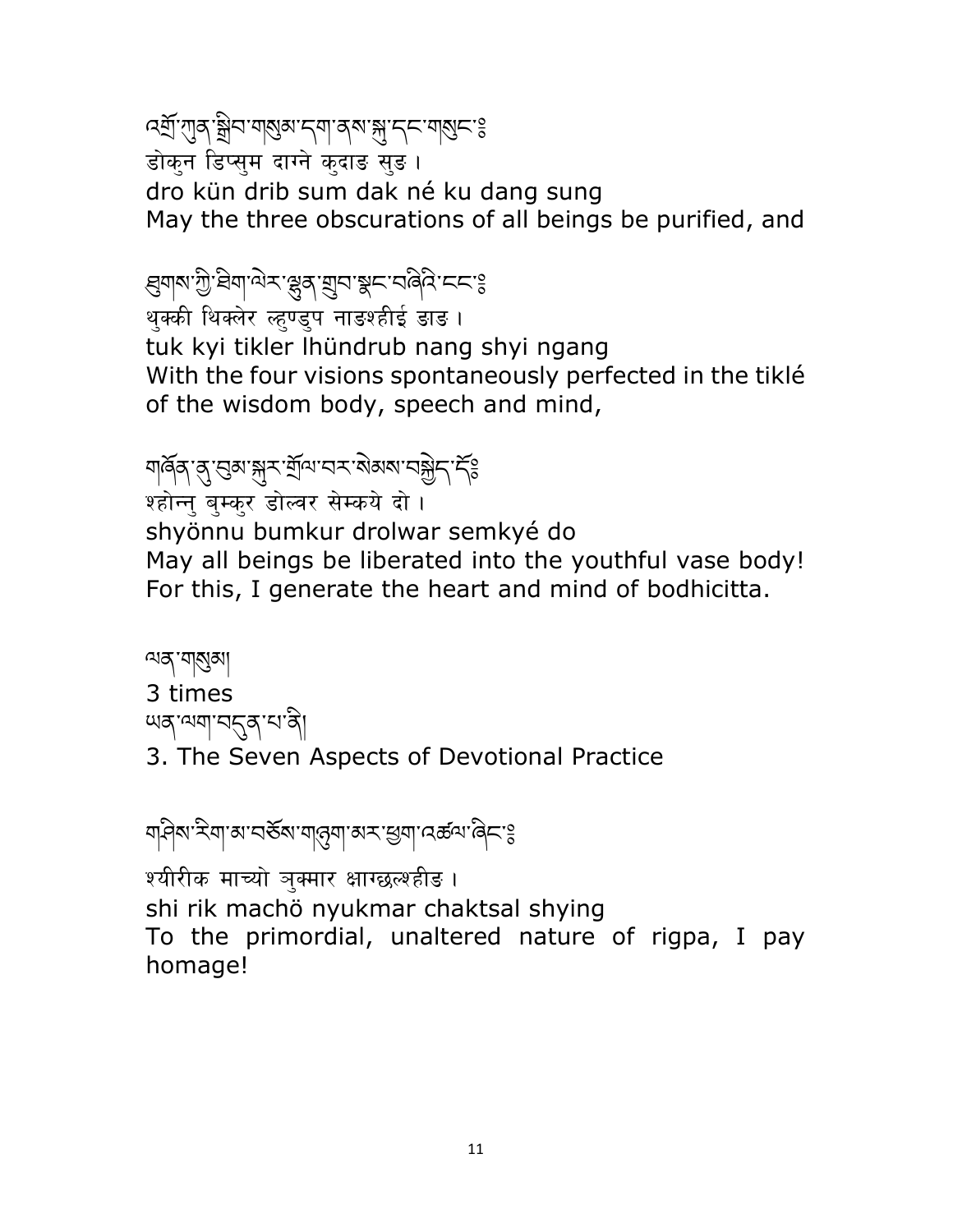ยาริสามสุด สุด สุด สุด สุด สุด สุด สุด สุด

तिङथा डाल्वी होसाल क्षोपा बल । ting ta dralwé ösal chöpa bul The luminosity, transcending limits and dimensions, I offerl

<u>สตราสาติสารสารสุดาลิสาสัยสาราสสุ</u>ป

खोर्वा व्याडदे ञाम्डी लोडद् श्याग । khorwa nyangdé nyamnyi long du shak In the expanse of sameness of samsara and nirvana, I confess!

## ब्लिया के बाज के स्वार के स्वार्थ कर से के साथ कर से स्वार के साथ कर से स्वार के साथ कर से स्वार के

लेडाल क्षोस्हे क्षेन्पोर ज्येयिराङ । lodral chö zé chenpor jé yi rang In the great exhaustion of all dharmas, beyond the ordinary mind, I rejoice!

ल्हुन्डुप जोग्पा क्षेन्पोई क्षोखोर कोर। Ihündrub dzogpachenpö chökhor kor Turn the wheel of the teachings of the spontaneously perfect Dzogpachenpo!

GRATIF SA EN EN CONTE खोर्वा दोङने टक्पर सोल्वा देव । khorwa dong né trukpar solwa deb Stir the depths of samsara, I pray!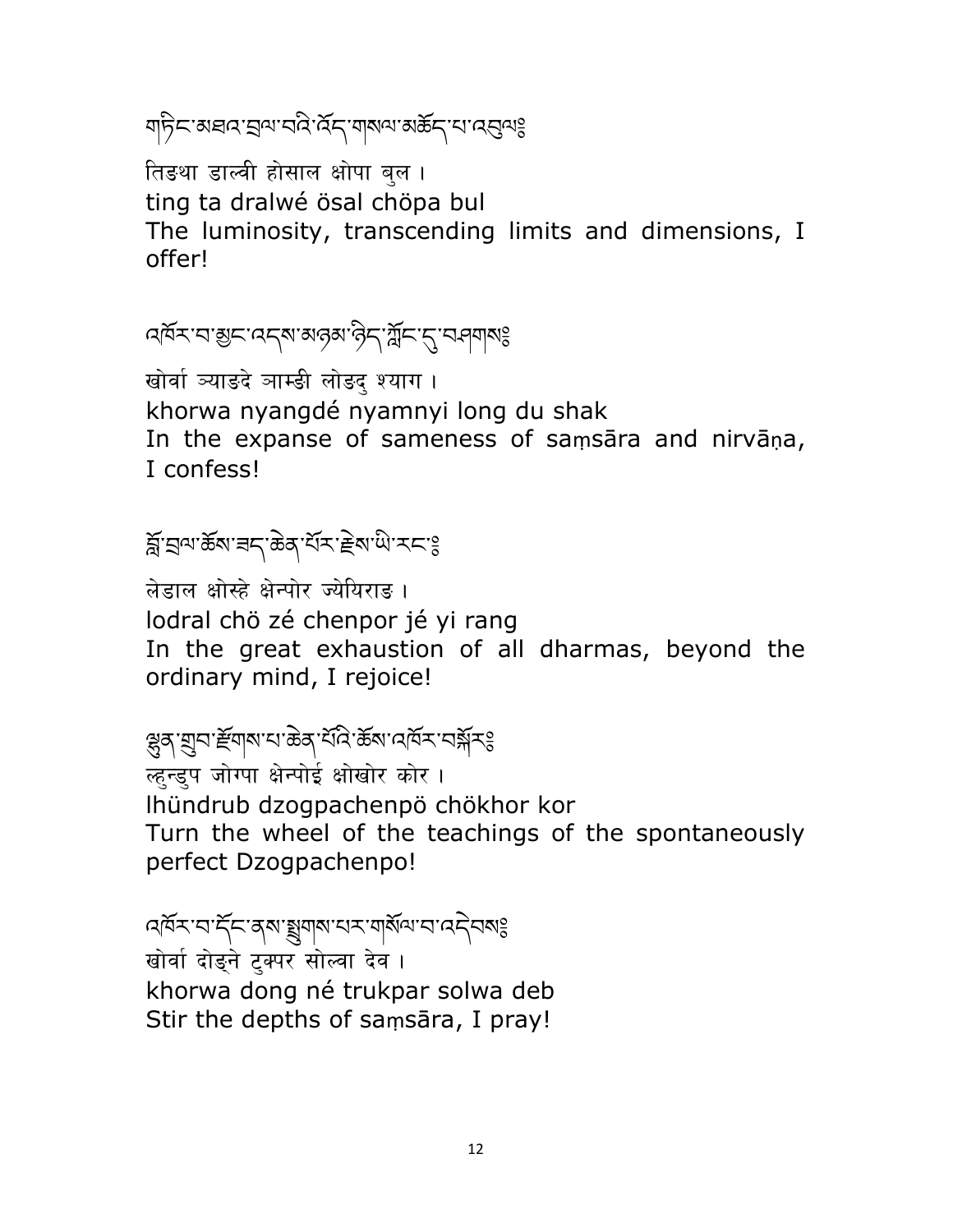෬෦ඁ෮ඁඁ෫ඁ෭෨෧෨෪෯෨෧෪෬෭෪෬෦෫෮෭෪෫෧ඁඁඁ खोर्सम मिक्था डाल्वी फाथार डो। khor sum mik ta dralwé pata ngo In the absolute state, free of subject, object or activity, I dedicate!

न्पद्गान्<mark>ञ</mark>्जेद<sup>्</sup>वे|<br>स्वयं स्थापना गर्नु ।

 $\mathcal{E}$ Self-Visualization

พรม ซึ่ง พรรม 5 5 สิง 25 สิง 25 สิง 25 कादाक क्षोकुही यिङले गाग्मे चला । kadak chökü ying lé gakmé tsal From the dharmakaya space of primordial purity, arising as its unobstructed play, is

सङ्गः र्धन् सेन् नगुरान् अराणवेव रहे या अहेत्या पद्यम् थोठेड कार मार श्होन्छल जे। pema tötreng kar mar shyön tsul dzé Padma Tötreng Tsal, white with a tinge of red, in the full beauty of youth,

अर्क़व्राद्देविः यविः वयरार्द्देश्विद्यायात्रु कार्या । छेन्पेड स्हीबार दोर्जे थापा नाम। tsenpé zibar dorjé töpa nam In dazzling splendour, with the major and minor marks, holding a vajra and skull cup,

अद्देष' पहेन्' कुव्' नृत्त' क' चुन्' थॅन्ब्य' बु' हॅयाबा । ज्ज्यी ग्येन दाङ क्षाज्ये योङस जोक। dzé ji gyen dang chajé yongsu dzok Majestic, complete with all ornaments and robes,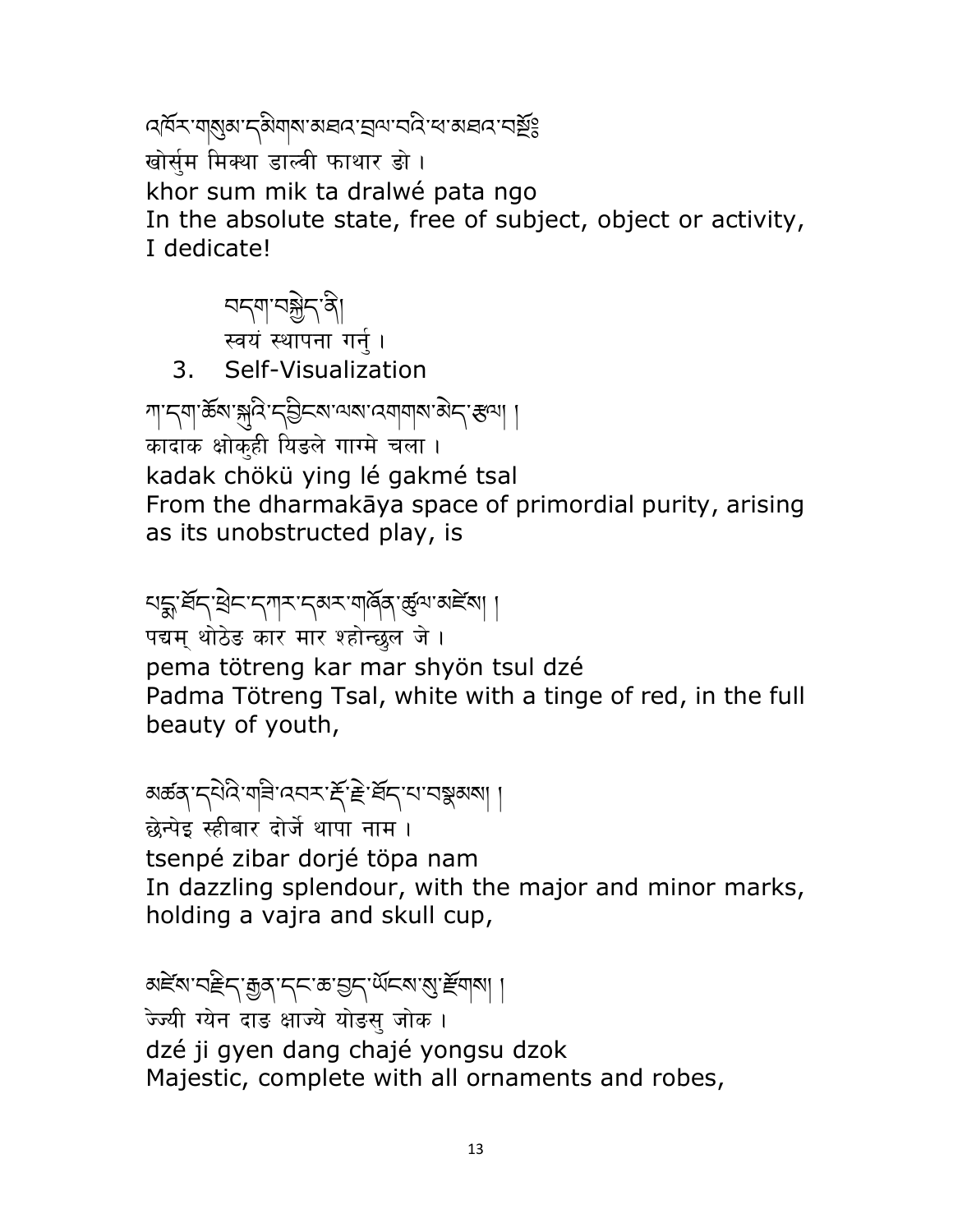དམ་ཡེ་གཉིས་མེད་Ȅལ་ǣན་འȭས་པའི་གɶགས། ། दाम्ये डिमे ग्याल्कन दुपी स्हुह । damyé nyimé gyal kün düpé zuk

Samayasattva and jñānasattva indivisible, his form is all the buddhas in one

বর্ষিম'ব্দেম'শ্যুব'খ্রী'ষ্ট্র'ন্থম্মা ৰাইম'খ্রুমা ।

खेर्दो कन्गी च्यीपाल क्षेन्पोर ग्यूर । khordé kün gyi chi pal chenpor gyur The great embodiment of all saṃsāra and nirvāṇa.

& জুৱু নাৰ্ছ এ প্ৰাৰ্থ প্ৰতি কুৱ ओम् आः हुँ वज्र गुरु पद्यम सिद्धि हुँ । om ah hung benza guru pema siddhi hung oṃ āḥ hūṃ vajra guru padma siddhi hūṃ

ৰ্ষিম'নক্ৰুস্ক'ৰ্ডৰা'নক্ল্ৰ साडलाई शढ़ गर्ने पाठः 108 times 5. Purification and Blessing of the Sang Offering Purify the ingredients of the sang offering with:

ริ สุล สารา สุล สุล จาร์ เจ้า ตุล ที่ ยาว สาร สุ 7ँ यँ ख<sup>ै</sup>। ram yam kham raṃ yaṃ khaṃ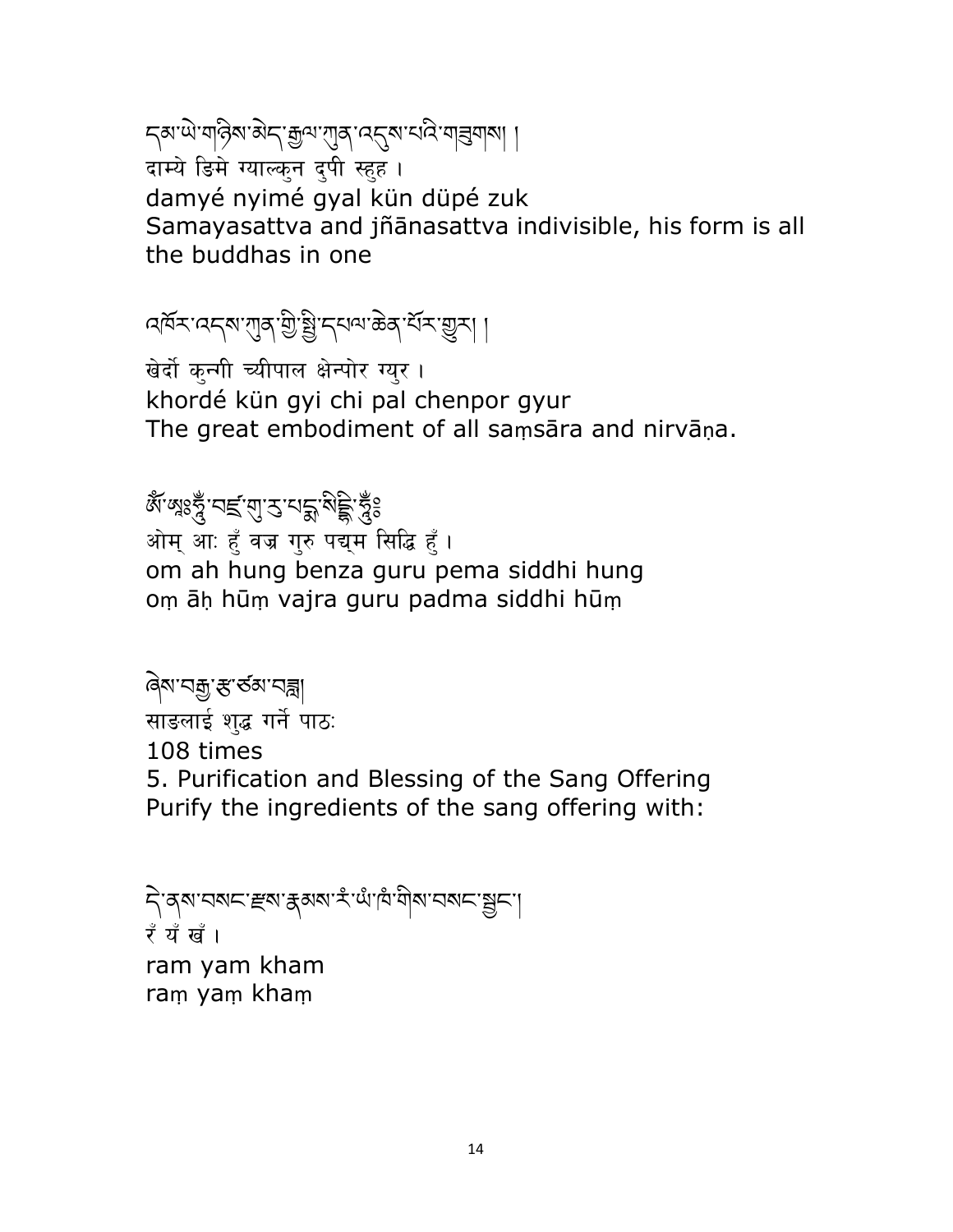हॅट्रायविन्टरायरायराटाहराज्ञायाअन्यविन्धे से अधिकारी अन्य क्रम्भा कुछार्कवि ষ্ট্রিব্'ধ্রুম'ন্সামেন'ড্রম'

तोङ्पी डाडले साङ्जे श्हाग्पा मेपी हेश्येकी दुची दोयोन ग्याछोई टिन्फुड खाख्याप्त् ठोवार ग्युर।

tongpé ngang lé sangdzé zakpa mepé yeshe kyi dütsi döyön gyatsö trinpung khakhyab tu trowar gyur

Out of emptiness appear the ingredients of the sang offering, transformed into the wisdom nectar free of any impurity, from which arises an ocean-like cloud of sensual stimulants, spreading out to fill the whole of space.

्त्युः याथुब्राम्न्द्रः बृबाः बावादाः बार्ह्म् स्थावाः जब्राः याथुबाः ब्रावाद्याः गुबाः चुब् स्वत्रसार् ।

Bless the sang offering with the three syllables oṃ āḥ hūṃ and the sky-treasury mantra:

&্ষিঞ্জভুৰ্ী om ah hung oṃ āḥ hūṃ ॐ आ: हँ 3 times

ঽ་མਃསྲ་ॸೢ་རྲ་ག་ॸེ་རྒྱོབི་ধৢ་མྱ་ལེ་རྒྱུས་ར་རྱ་སྱ་ར།་སྱུ་ར་་རྱ་ལེ་ལུ་ལྲ་བྲ། नमसर्व तथागते भ्यो विश्व मुखेभ्यो सर्वथांख उत्गते स्फरण यिमं गनन खं स्वाहा .

nama sarva tatagaté bayo bisho mukhebé sarva takham udgaté saparana imam gagana kham soha

namaḥ sarva tathāgatebhayo viśva mukhebhyaḥ sarvathākhaṃ udgate spharaṇa imaṃ gagana khaṃ svāhā

3 times

6. The Sang Offering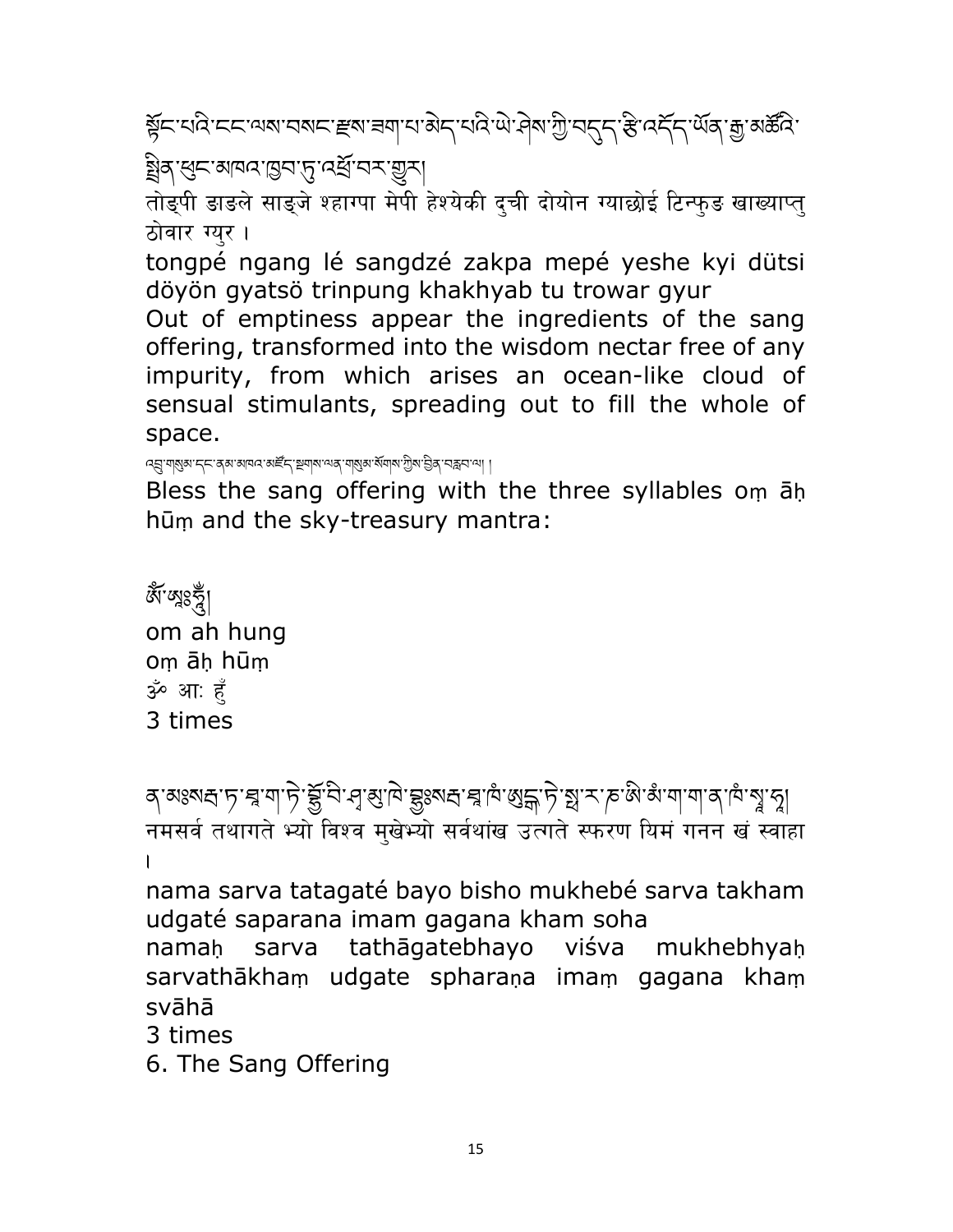### ङ्ग्रैः दिन् केव् भ्रु क्रॅंगवार् द्रव्या अदि भ्रॅंद् 'अदवा बुः

ब्रं: रिन्क्षेन नाछोक दाडमी नोयाड स् । droom, rinchen natsok dangmé nö yang su Bhrūm! In the vast lustrous vessel, made of the essence of various jewels,

### RES BA BA KARA A SA BA

ज्यीग्तेन सिपी दोग् दाम्छीग जे। jikten sipé dögu damtsik dzé The samaya substances, all the desirable objects in worldly existence, are

## สรรมสามารุง สารสุรา สุขารราช

इसम हेश्ये दचीर ज्यीन्लाब्पे। dru sum yeshe dütsir jinlabpé Transformed into the nectar of wisdom through the blessing of the three seed syllables om an hum,

## ङ्गमण्डान् अर्कम् प्रविष्वम् अर्क्षम् प्रविद्यालयात् ।

नाङ्सी क्षोपी दोग्र ठ्ग्पा दि। nangsi chöpé dögur trikpa di So that all that appears and exists becomes an offering of all that is desirable.

### ब्राबाये दबाद्गी के बाह्य दिन है

लामा यिदाम डाकी क्षोसुङ दाङ् । lama yidam daki chösung dang This I offer to the lamas, yidams, dākinīs, dharmapālas and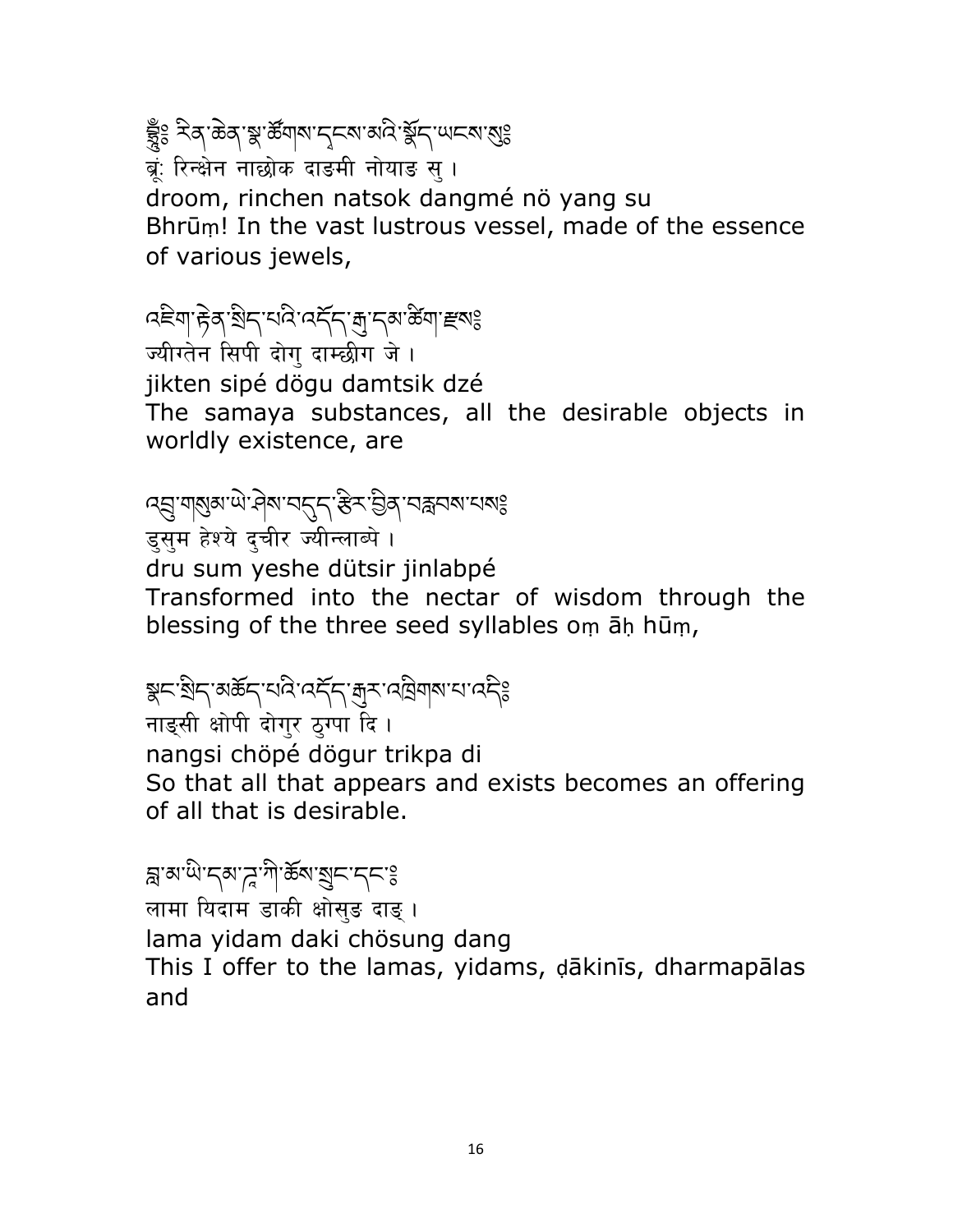ğsqlarıqğığı sarakında salarıq bir sarakından sa क्षेग्च्य ग्याल्वी किल्खोर ज्यीञे दाङ। chok chu gyalwé kyilkhor jinyé dang All the mandalas of the buddhas of the ten directions,

ব্ছে ষ্ট্ৰান্দ নাৰি বৰ্ণা ইনাৰ ব্ৰিমা অৰ্থা কৰা সম্ভি

जाम्लिङ श्हीदाग रिग्डुग लेन्क्षाग डोन ।

dzamling shyidak rik druk lenchak drön To the local deities of this world, beings of the six realms and the guests to whom I owe karmic debts,

## ଞ୍ଚ<'খ≺'ঘ<ଶ'শী'ॐ'নৰ্শ্ৰশ'ৰ্শী'ৰ্শ'ৰি়°ঃ

ख्येपार दाग्गी छेठोग सोक्क् श्हीङ । khyepar dak gi tsé trok sok ku shying And especially to those who would steal my life and deplete my life force,

### สุราตุธัฺธาสุราชธุราชี สุธุราชารุรา

नेतोड वार्क्षे चोम्पी ज्युडपो दाड़। né tong barché tsompé jungpo dang To the malicious jungpo demons who inflict sickness and obstacles,

ষ্টি'শ্ম দুনাম'মৰ্জন্'নৰ্'ন্ন' শ্লম'নৰ্' মিনামঃ मिलाम ताग्क्षेन डेन दाड तेडेन रिग । milam taktsen ngen dang té ngen rik Bad signs in dreams and all types of evil omens,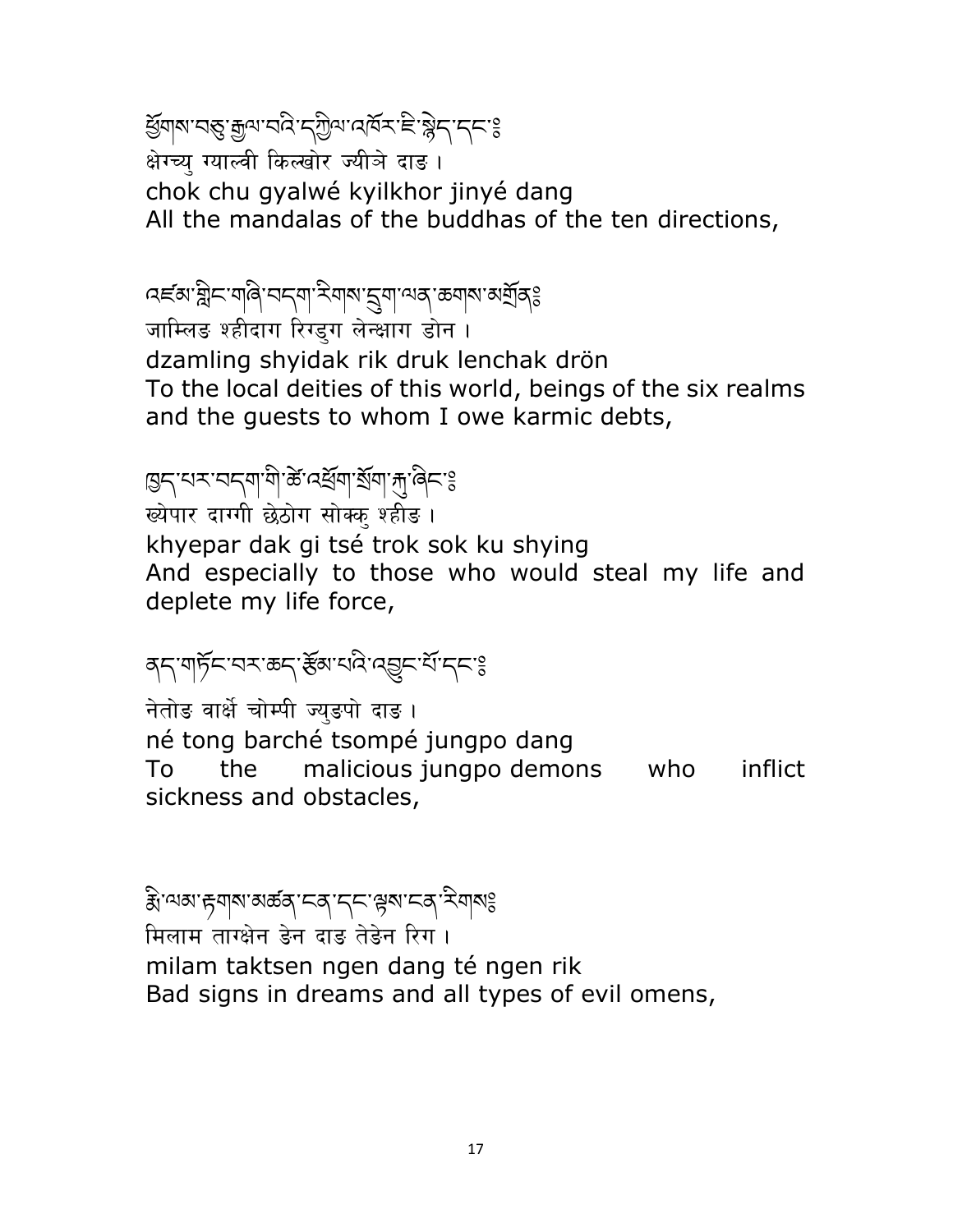### ষ্ট্র'নক্কুন্'ৰ্স'র্ক'ৰ্স্ন্থৰ'ন্দ'র্শ'ন্দ'ঃ

देग्ये मारुड क्षोठ्ल दाक्पो दाङ। dé gyé marung chotrul dakpo dang The eight classes of negative spirits, the masters of magical illusions,

# ཟས་དང་གནས་དང་ནོར་Ǽི་ལན་ཆགས་ཅན༔

:<br>स्हेदाइ नेदाइ नोर्की लेनक्षाग च्येन । zé dang né dang nor gyi lenchak chen And those to whom I owe karmic debts of food, place and wealth,

## হীন'নন্ম"ৰ্ষ্ক্ৰ'নেই'শম্পিৰ্স'ৰ্জ'ম্পিৰ্'ন্ন'ঃ

डीप्दाक ञोडे फोश्यिन मोश्यिन दाङ । drib dak nyodré poshin moshin dang To forces that bring obscuration and madness, to the shades of men and women dead,

### <u>ন্</u>ৰীশ্ৰ ষদ শ্ৰীন শ্ৰীৰ ৰেটৰ মূৰ অৰ্থ

<u>ग्हीवो थेउराङ डोङसीन डेमोच्ये ।</u> driwo terang drong sin dremo ché To all the spirits, terangs, ghouls and female ghosts!

## অন্ জন্ম দ্ৰুম ধৰি ৰাজ্য বছৰ দি ঘৰ্ষ্মী

लेनक्षाग मार्पोइ मेला ज्याल्ते सेग । lenchak marpö mé la jal té sek Now all my karmic debts are paid, burnt in the scarlet flames.

རང་རང་ཡིད་ལ་གང་འདོད་འདོད་ȃའི་ཆར༔ राङ राङ यिला गाङ्दो दोगई क्षार । rang rang yi la gang dö dögü char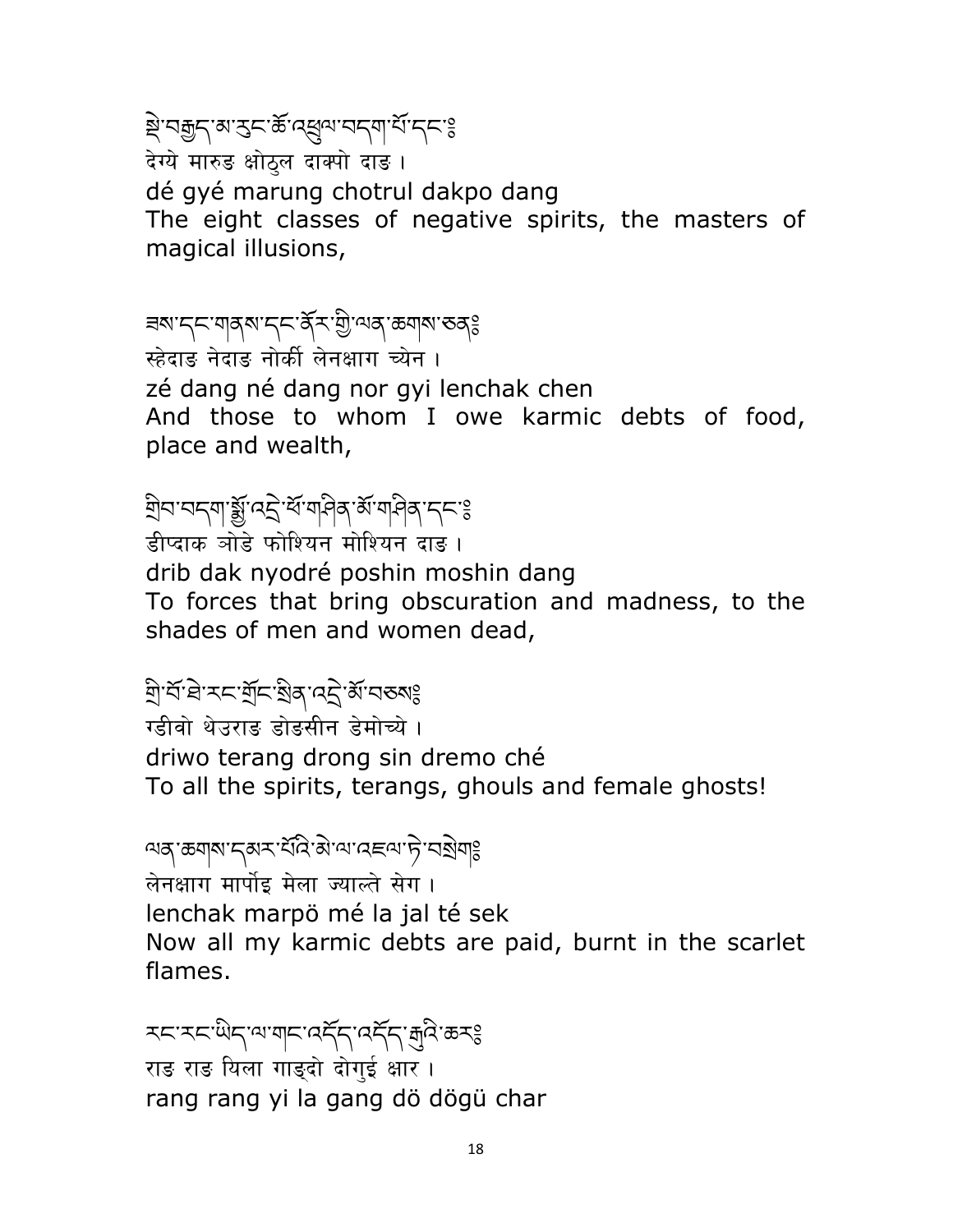Whatever each one desires, may the objects of their desires rain down:

## ই:ষ্ট্ৰিন্'ব্ৰ্ম'মান্নম'মুম'ট্ৰী'ন্ম' 'ব্ৰিন্' ব্ৰি

ज्यीसी नाम्खा नेकी वार्ञी द्। jisi namkha né kyi bar nyi du For as far and as long as space exists,

### འདོད་པའི་ཡོན་ཏན་ཟད་པ་མེད་པར་བȓོ༔

döpé yönten zepa mepar ngo I dedicate an inexhaustible amount of sensual stimulants! दोपी योन्तेन स्हेपा मेपार डो।

## อธุตฺ ตฺ "สุสฺ ทุ สุสฺ ทุ สุสฺ ทุ สุสฺ ทุ สุสฺ ทุ สุส

दाग्गी दुसुम साग्पी दिग्डीप दाङ । dak gi dü sum sakpé dikdrib dang May my negative actions and obscurations accumulated in past, present and future,

## ন্সাঁৰ অৰ্জ্ঞা ন্দ শৰীৰ নাম স্বাস্থ্য স্থা বিষ্ণা

कोन्षेग देश्यीन कोर्ला च्येपा नाम । könchok dé shinkor la chepa nam And misuse of the offerings made to the Three Jewels, in devotion and for the dead,

## ह्वित् श्रेषा बे अर्कन् दन् योग नया शुरू से गई

ज्यीन्सेग मेक्षो दिहि दाग ग्युर च्यिग । jinsek mechö di yi dak gyur chik Be purified in the fire of this sang offering!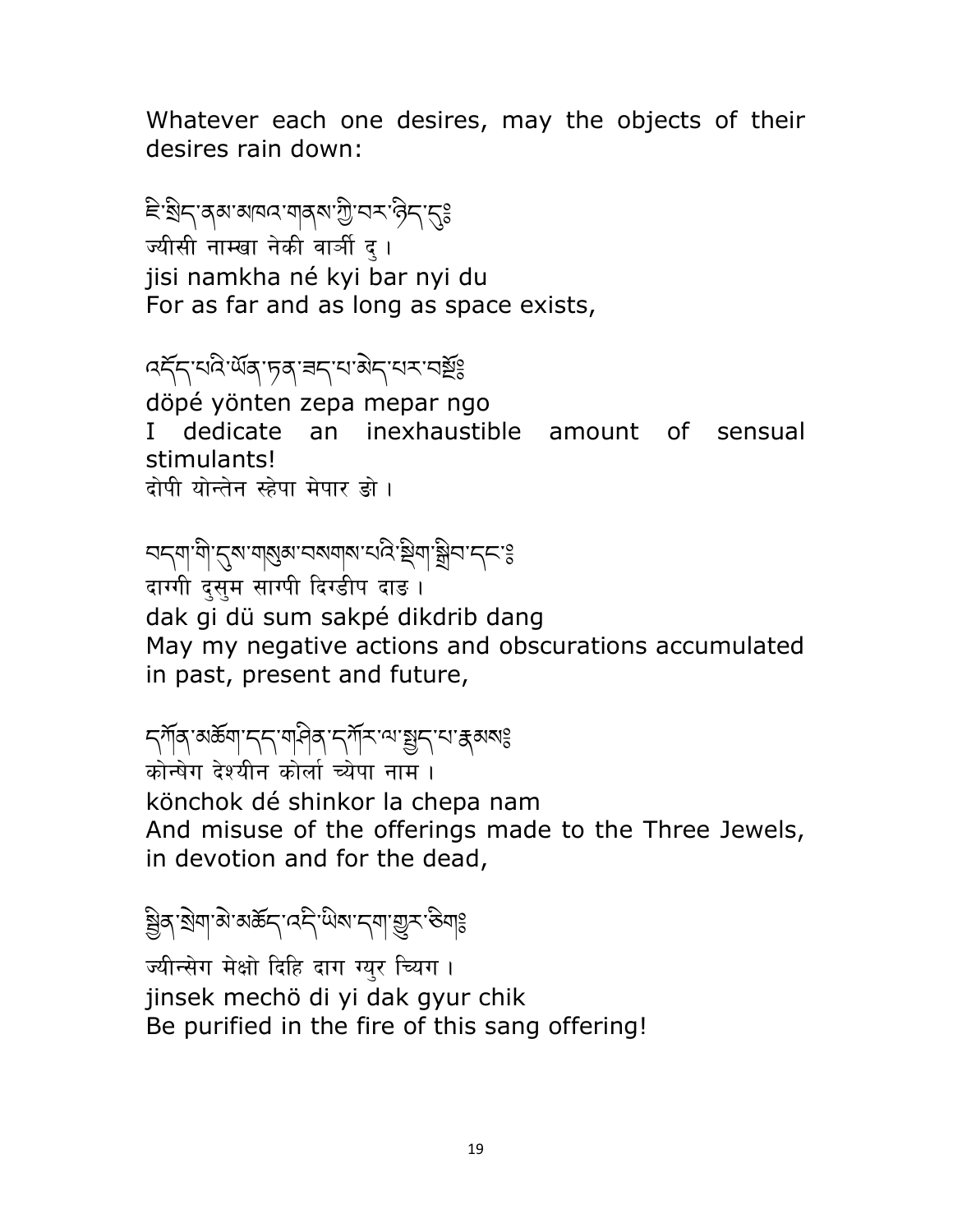## बे ब्रे भूट बेन गान नवे हवा सक् रेयड

मेच्ये नाङ्सी गाङ्वी दल्ठेन रे । meché nangsi gangwé dultren ré Let its flames fill the entire universe and every minute particle of flame

্যান্ মেন্নন'মঙ্কঁন্'খনি'ষ্ট্ৰন্'শ্ৰুন'মি'নন্'মঃ

कुन्स्हाङ क्षोपी टिन्फुङ मिस्हेपा । kunzang chöpé trinpung mizepa Become an inexhaustible cloud of offerings like Samantabhadra's

मुत्याद्मदेखिनामञ्जूषा अञ्चल स्थान के अप

ग्याल्वी शिहडखाम योडला ख्याब ग्युर च्यिग gyalwé shyingkham yong la khyab gyur chik Pervading throughout all the buddha realms!

. बे सुयो मेया देन से बे अर्कन बुर ने रह

मेच्ये हेश्ये होड़ाही क्षोज्यीन स्हेर । meché yeshe ö ngé chöjin zer May these flames, offering-rays of five-coloured lights of wisdom,

ริยุต รู้ขามสุรามีรายุรายุรายร

रिग्डुग नार्मे नेसु ख्याब् ग्युर पे । rik druk narmé né su khyab gyurpé Pervade throughout the six classes of beings, down to the Avīci Hells,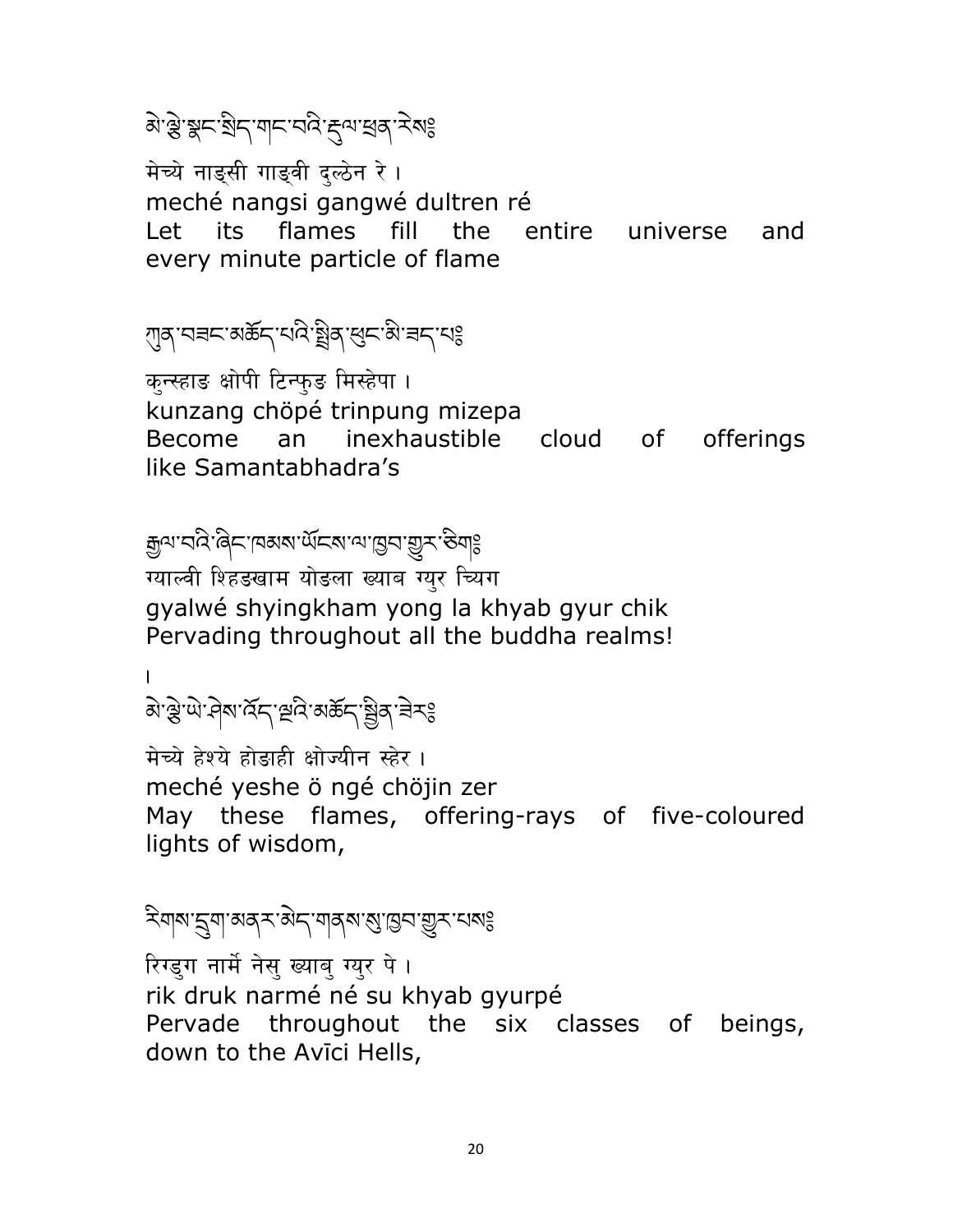#### দেখৰাৰীৰ প্ৰত্ন প্ৰদেশ বিদ্যালীৰ বিদ্যাল

खाम्सुम खोर्वा ज्यालु होकुर डोल । kham sum khorwa jalü ökur drol

The three realms of saṃsāra be liberated into the rainbow body,

## বর্ষ্য শূব্র'ভূন'স্তুন'র্ম্বন'মেন্ম' ক্রুম'র্দ্র্মাণ্ড

डोक्न ज्याडक्ष्ब ञिडपोर साङ्ग्ये श्योग । dro kün changchub nyingpor sangye shok And all sentient beings awaken into the heart of enlightenment!

& ফুঃ <u>ব</u>ুঁ ॐ आः हूँ । om ah hung oṃ āḥ hūṃ

## ཞེས་འɑ་གʀམ་བȄ་Ȫང ོ་ས ོ གས་གང་འǿབ་མཐར།

100 times, 1000 times, or more—as many as you can 7. Conclusion ક્ષુ વાૃજીન્ન દ્વાપ્ત અને જ્ઞિન છે. વાનવા ભવા જોકે कसम दाग्पा नोकी श्हाल्येस । ku sum dakpa nö kyi shyalyé su All is purified into the three kāyas: the environment, a heavenly palace where

ক্টৰাৰ্শিহৰা ব্লুনাৰাৰ্থিৰা স্কুন' শ্ৰীন 'বাৰ্ন্নিৰাৰা' শ্ৰুন' ক্লৰৰাৰ্থ क्षोलोङ टुन्सुम नाङ्सी स्हुग्फुङ नाम । chö long trul sum nangsi zukpung nam Dharmakāya, saṃbhogakāya and nirmāṇakāya—the forms and aggregates of phenomenal existence,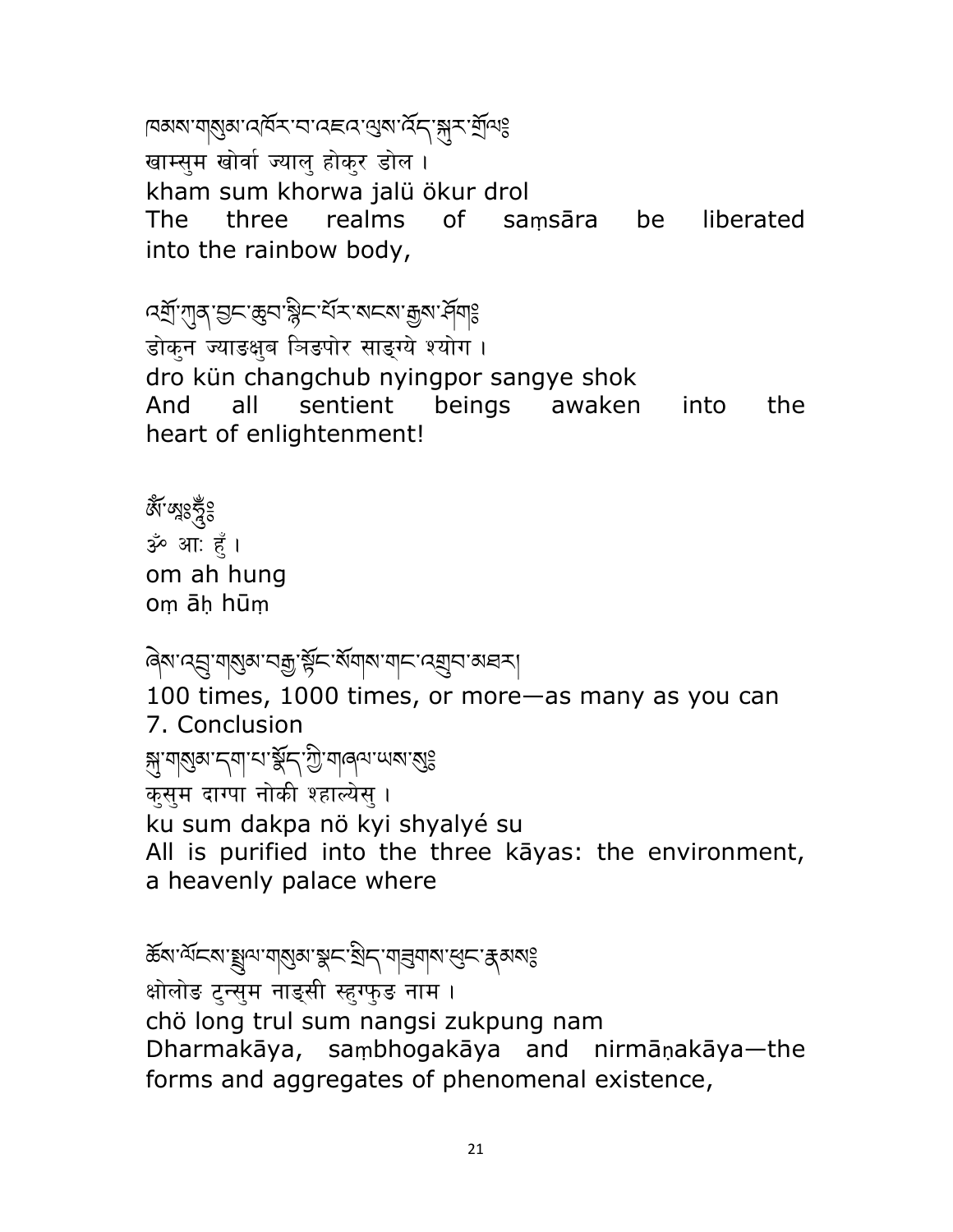न्तुन् हैर लु नब वहव वॅन् नर ब्रूट गानः द्चिर श्हवे ज्याहो वारनाङ गाङ ।

dütsir shyuwé ja ö barnang gang Melt into nectar, flooding the whole expanse of the sky with rainbow light.

## বর্ষিম'ন'খ্রুম'বর্ম'ন্মা'ন্ত্রীম'ন্মন্দ্রী 'ব্রুম্ভি

खोर्वा ज्याङ्दे स्हाग्मे दचीइ च्य् । khorwa nyangdé zakmé dütsi chü Saṃsāra is liberated into nirvāṇa; this essence of immaculate nectar

#### ইন্সাম্পান্দ্ৰাম্বাৰ্ট কৰা

थोग्मे दने दाता येन्क्षे द। tokmé dü né danta yenché du I share with all those who, from beginningless time until now,

## ञ्जूम श्रेम अर्थोत्' सुराया संस्थानामुङ्

नाङसी डोन्द ग्युर्वा योङ्ला डो । nangsi drön du gyurpa yong la ngo Have been guests in worldly existence.

#### ষ'শৰাৰেন্নৰ'ব্ৰবি'ৰ্ਘৰ'দৃৰ্'ৰাঘ্ন'ষ্টৰ্'ৰ্লি'ঃ

सालामा डेब्इ योन्तेन थार्कीन शिहड़। sa lam drebü yönten tarchin shying Having attained all the noble qualities of the stages, paths and fruition,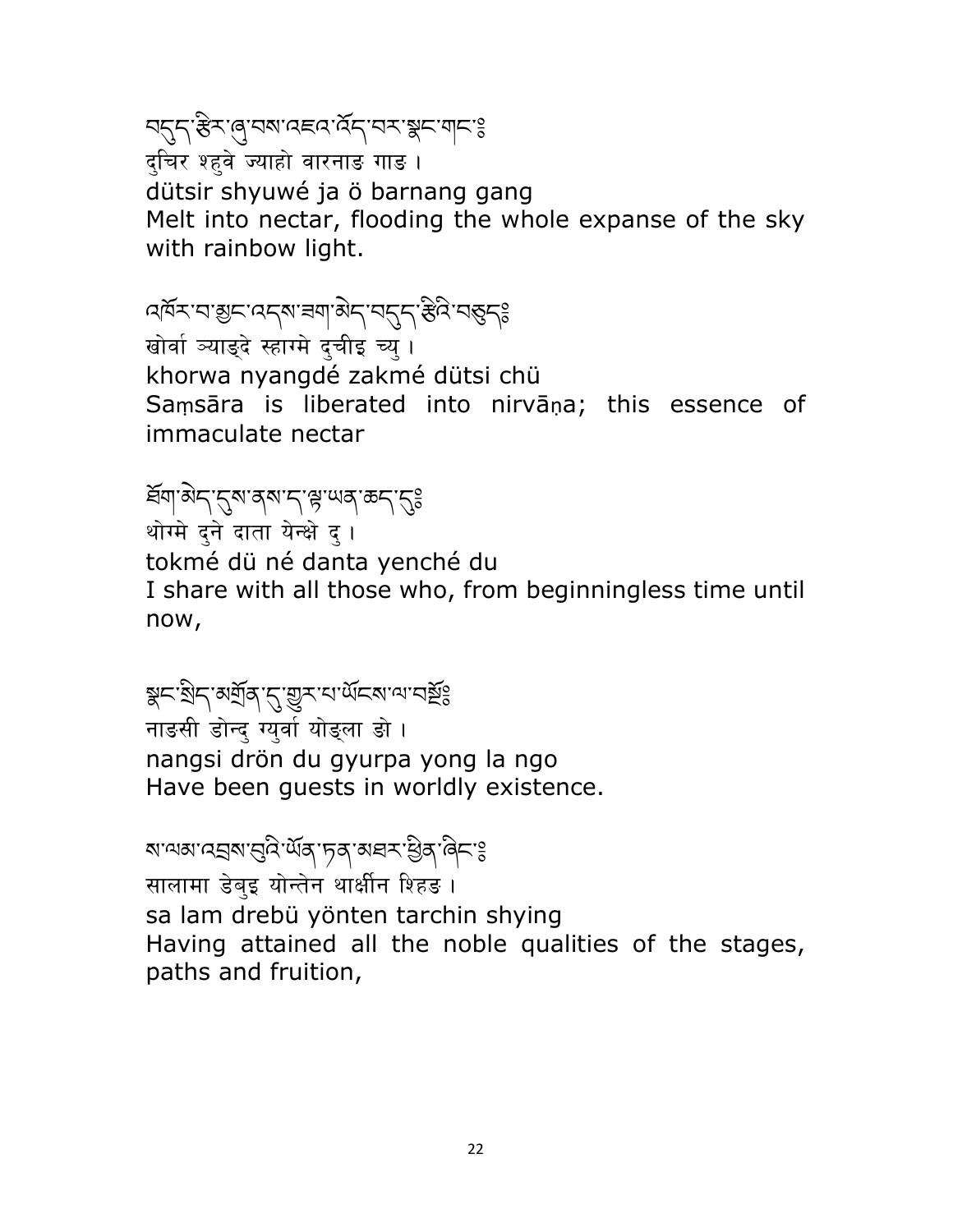## ଞ্ଜ'ৰ্শ্লিষ'ৰ্শ্ৰদ্'ঘৰ'ব্ৰম্পত্ত

तगोम च्योपी वार्क्षे कन्साल्ने ।

ta gom chöpé barché kün sal né

And dispelled all obstacles in view, meditation and action,

## ಕುಗ್ಗಳ್ಷಗಳು ಇತಗತಿಸಿದು. ಇಂಗ್ಲೆ ಸಿಸಿದ್ದಾ

मेज्युङ कुन्स्हाङ थुग्गी खायिङ स् । mejung kunzang tuk kyi khaying su Within the sky-like space of Samantabhadra's wondrous wisdom mind,

## ঘাৰ্ণৰ ব্'ব্ৰুম'ন্মুম'মাচৰ খ্ৰিন'ন্নৰ মেম'ৰ্ম্মাঃ

श्होन्न् बुम्कर तेन्सी स्हिन्पार श्योग।

shyönnu bumkur tensi zinpar shok May we seize the stronghold of the youthful vase body!

#### ব্র্মিমাব্রিং ক্লুমের্স্টিক্রিন্স মন্ত্রি অধ্যমন্ত্র

खोर्वी ग्याछो क्षेन्पोइ तोडपी थार होग्मीन पेमा डावार साङग्ये श्योग । khorwé gyatso chenpo tongpé tar And when at last the great ocean of saṃsāra is emptied;

#### হ্ম ক্ৰীষ্ণ কৰি বিদ্যালয়ৰ স্থায় সমূহ ا<br>ا

होग्मीन पेमा डावार साङग्ये श्योग । womin pema drawar sangye shok May all beings attain buddhahood in the Lotus Net of Akanistha!

હ्मदावस्यानसेलाहरू का अनुस्यानी सहित्यस्थ फड खाम सेग्जे टाग्दाङ स्हिज्यी बार। pung kham sekdzé trakdang ziji bar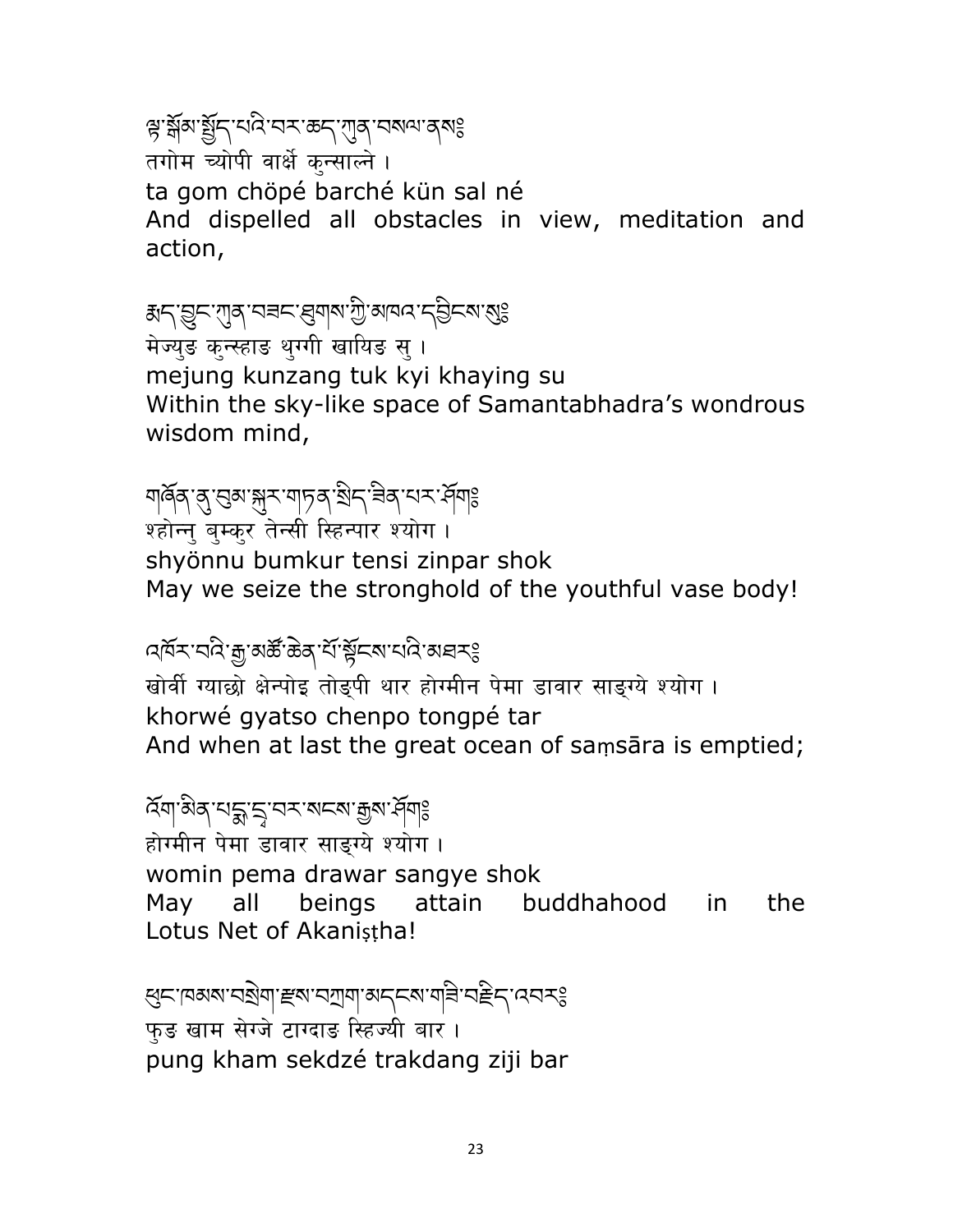The sang offerings of the aggregates and elements blaze in vivid, brilliant splendour!

ন্সাম নেম্বৰ ভিন্ন অৰ্থমা বিৰ্মাণ কৰি বিৰ্মা कार मार ज्याङुसेम सेग्जे देतोङ बार। kar mar changsem sekdzé detong bar The sang offerings of red and white bodhicitta blaze in bliss and emptiness!

## ङ्गॅट'क्रेट'ङ्ग्रेट'हेदे'चञ्जेष|'ह्रूष'ऊॅब'द्उैटब'ग्रट'ई

तोड़ुञी ञिङ्ज्ये सेग्जे क्षोयिङ गाङ । tongnyi nyingjé sekdzé chöying gang The sang offerings of emptiness and compassion fill the dharmadhātu!

## ৠ८་སྲིད་འལོར་འདས་རོ་རྲེའ་ལོད་ལྲའི་གེནརརྱ

नाङसी खोर्दो दोर्जेई होङायी शिहर । nangsi khordé dorjé ö ngé shyir Upon the ground of five-coloured vajra light of phenomenal existence, saṃsāra and nirvāṇa,

### ञ्जूत् सुन' स्पान्ना अर्पात् मुत्रा संदिग्य स्वाद्य स्वादन्तुत्वा

ल्हुन्डुब जोक्साङ गेपी सेग्जे बुल । lhündrub dzok sangyepé sekdzé bul I offer the sang offering of spontaneously accomplished perfect buddhahood.

<u>হ</u>্নৰ শ্ৰী. অৰ্থ ছন্ৰাৰ মেৰাৰ কৰা হৈছিল প্ৰি डोन्गी लेन्याग थाम्च्ये ज्याङ ग्यू च्यीग । ngön gyi lenchak tamché jang gyur chik May all my karmic debts from the past be purified!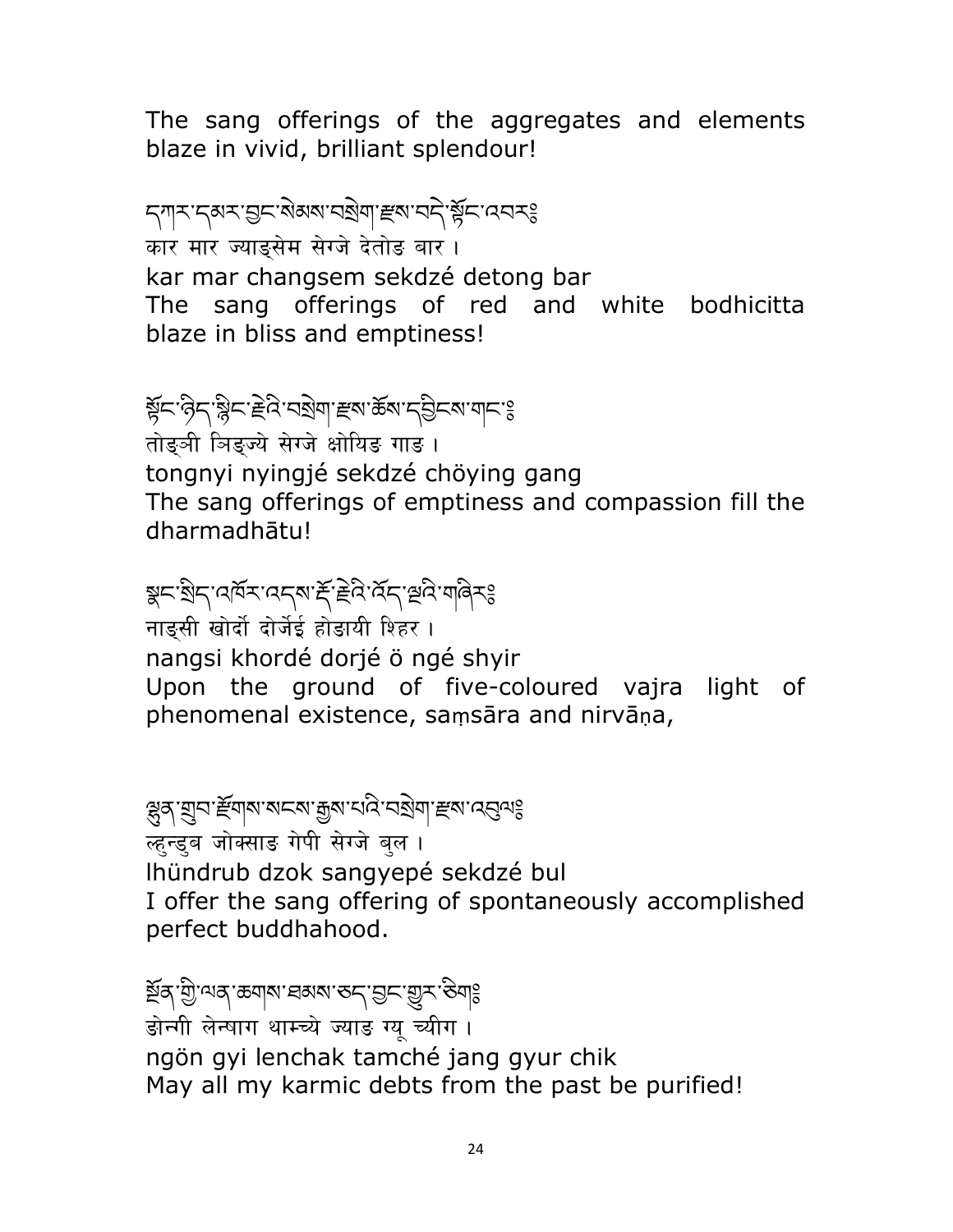#### ราย สู้ธุราชาติ ๆ สุด สาขา สุด สาขา สุด द्याता ग्यला मिने थोल्लो श्याग । danta gyü la miné tol lo shak In the present so they do not remain in my mindstream, I confess them!

### <u>য়৾ৼড়য়৸ৼঢ়৻ড়৻ড়৻ড়৻ৼ৸৻</u>ৼ৸ৼঀৼ

मोहाङ डिब्पी खोर्लेर माग्युर च्यीग । ma ong dribpé khorlor magyur chik And in the future, may I never be drawn into the wheel of obscuration!

### ষ্টা ঘ্ৰহ'ব্ৰুহ'ৰীজ্ঞাস্কৰীৰ বিষয়ে

साथार ज्याङसेम रिग्पा जिन्पाही। sotar changsem rigpa dzinpa yi All impairments of the vows of individual liberation, bodhisattva precepts,

## ই্ষম বৰুম বস্ত্ৰব বা বাৰৰ ইমাস বিষ্ণা স্থানী স্বা

दोम्च्ये लाब्पा साङ्ङाग दाम्छीग रिग । dom ché labpa sang ngak damtsik rik And samayas of the vidyādharas,

ཚǑར་དང་མ་ཚǑར་ཉམས་པ་མཐོལ་ལོ་བཤགས༔ छोर्दाङ माछोर ञाम्पा थोल्लो श्याग । tsor dang matsor nyampa tol lo shak Conscious or unwitting, I openly admit.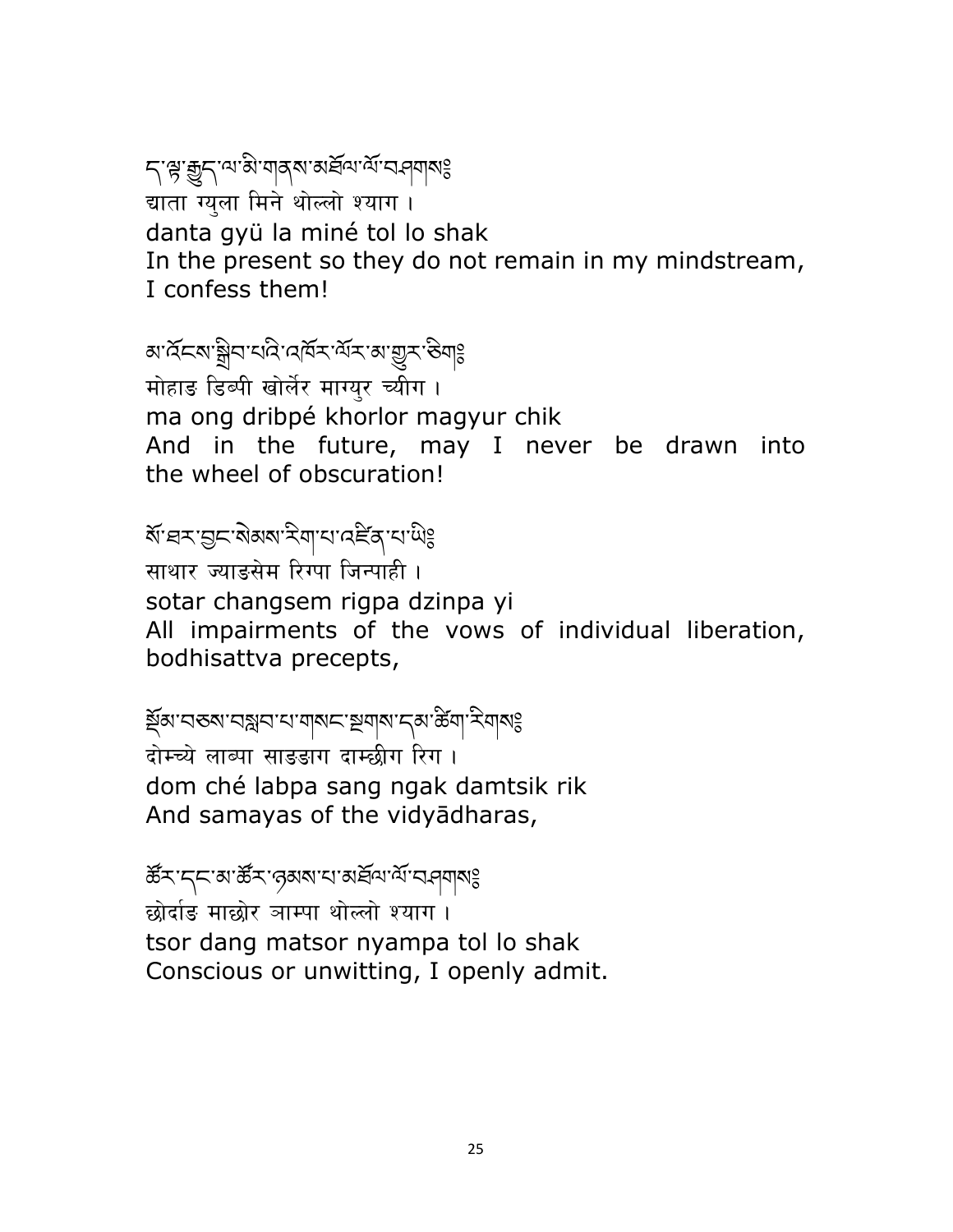## बद्धार्थद्रुश्चित्राद्रद्धार्थारुद्राद्र्याञ्जुराख्यि

नेदोन डिब्दाङ मिचाङ दाग ग्युरच्यीग ne dön drib dang mitsang dak gyur chik May illness, harmful influence, obscurations and impurities be purified!

## ଵഺॱॶॺऻॱॶॾॣॳऄॖॱॳॠऺज़य़ॴॖऄऄऀॱऄॖॷ

नेमुक छोन्गी काल्पा शिह ग्युरच्यीग । né muk tsön gyi kalpa shyi gyur chik May this age of plague, famine and warfare be pacified!

#### 

थामी वुसु होड़वी सुन्मा दोग । tami ü su ongwé sünma dok May the attacks of invaders be repelled!

### कॅष'अर्ह्म ब्र'बाणू नव 'वर्ट्रव्' सम् 'क्रम ब्रिंगड

क्षोजे लामा देन्डेन वार्क्षे दोग । chödzé lama dendren barché dok May obstructing forces that cause the spiritual teacher to depart be averted!

## ส์ธุ พูง สุขารัช สุขารณ์ สุขารสุ สุข

वाल्युल टामी श्यिपी तेडेन दोग। böyul trami shipé te ngen dok May inauspicious bad omens for the whole world and the land of Tibet be averted!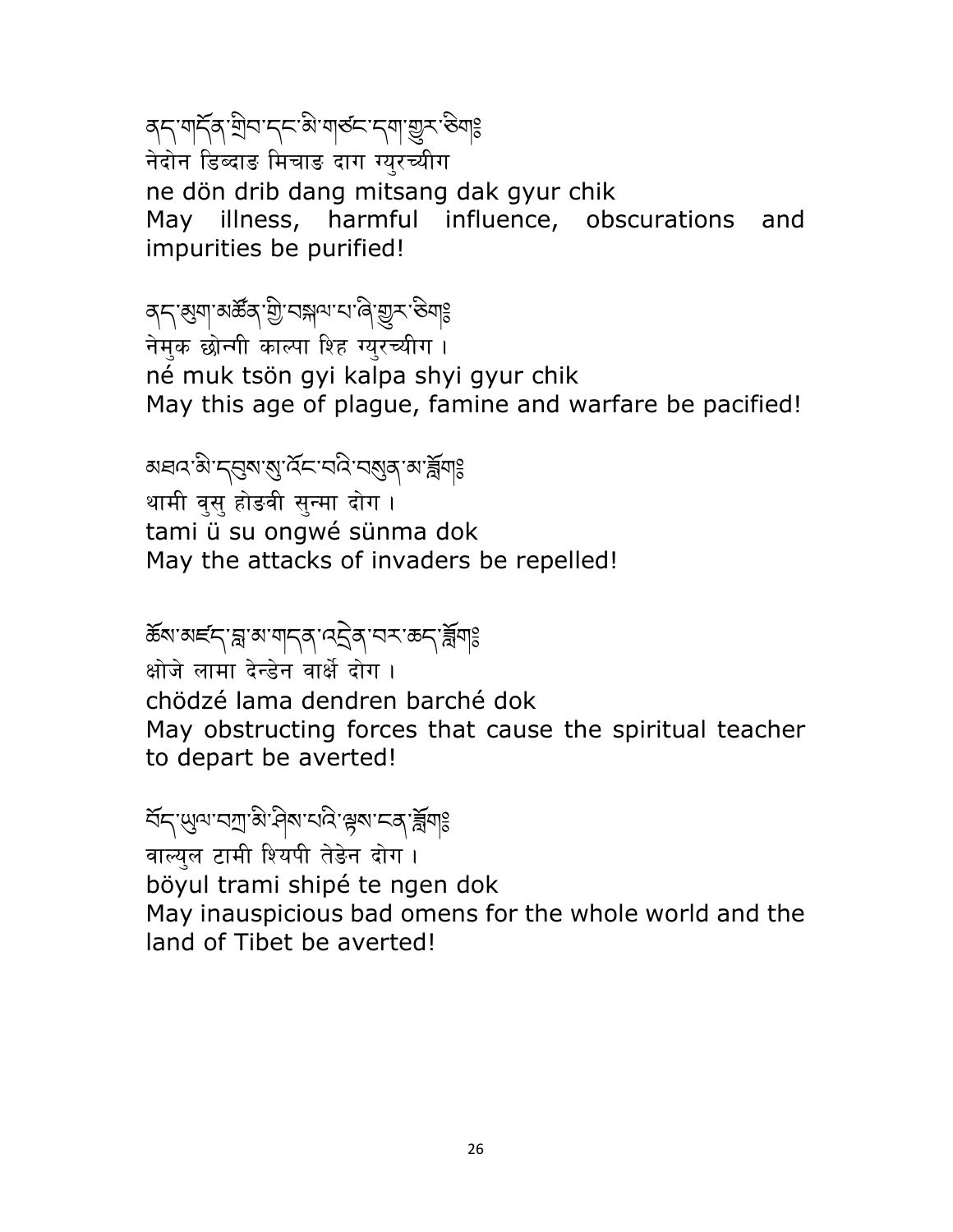## ยุสต สู มิต มีสาร์ สุข 5 สุข สุราย สุข

जालु ग्याल्पो सोग्वु द्पा दोग। za lu gyalpö sok uk düpa dok May the planetary forces, nagas and arrogant king-like spirits, who cut short the breath of life, be repelled!

## ෬৾<del>ឨ</del>๚๙๚๛෮෦ඁ෪෦෪෪෮෦෮෮෪෪෪෪෪

ज्यिक्पा क्षेन्पो ग्येदाङ च्युडुग दोग।

jikpa chenpo gyé dang chudruk dok May the eight great fears and sixteen lesser fears be overcome!

## รธุตุ อย่างผู้ชะ เฮอะเฮนี ยู บูรุนะเบี้ยอ

दाग्च्याग खोर्च्ये टामिश्यिपा दोग ।

dakchak khor ché trami shipa dok

For me and all those round me, may all that is inauspicious be averted!

### **สุส**หรับ เสดี สาราสุสรรม สุสหรัฐ สุ

damsi gongpö tutob nüpa dok May the powers and strength of samaya-breakers and gongpo demons be averted! दाम्सी गोडपोइ थतोप नपा दोग।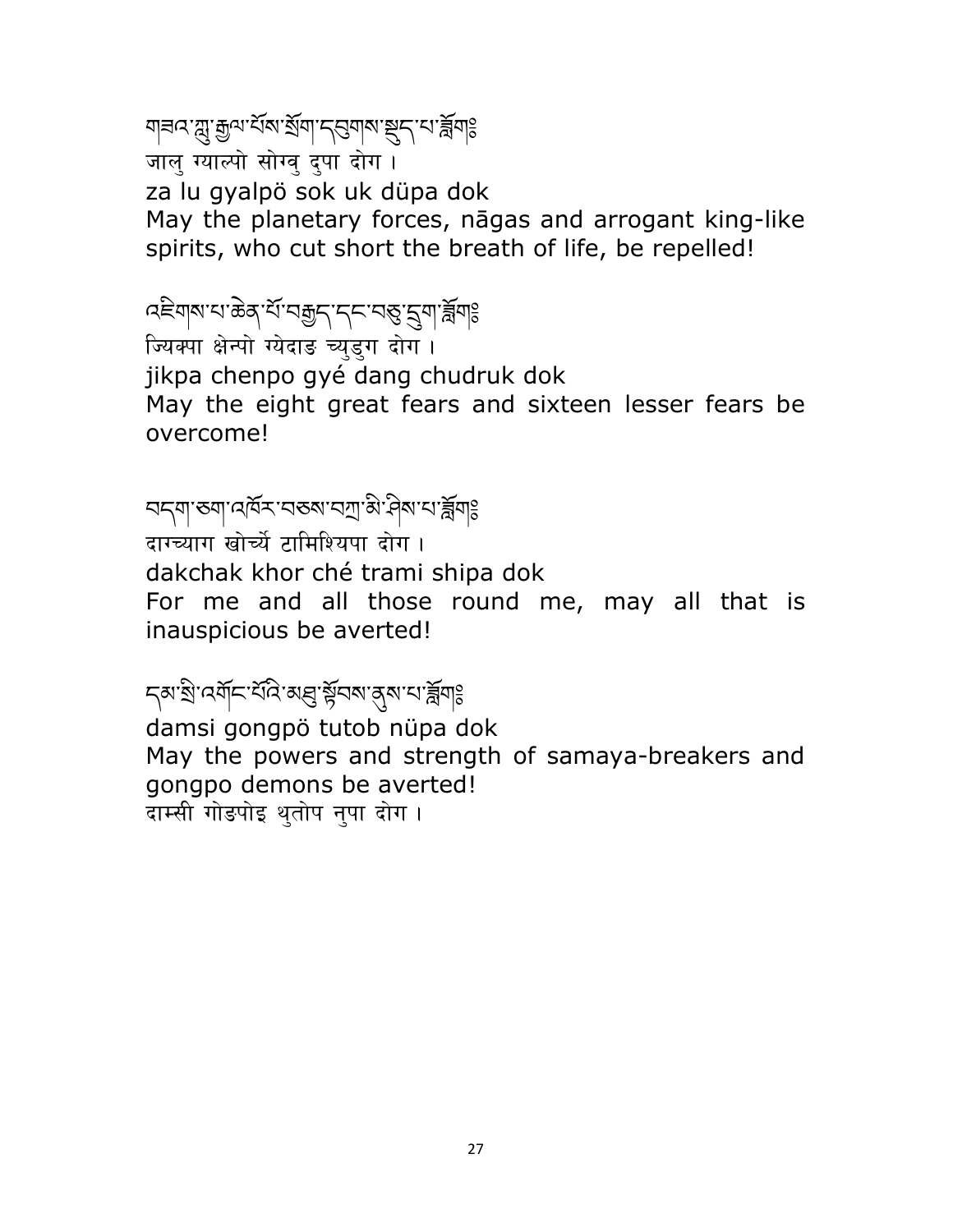สาสานอิ

#### सेकेंम

#### **SERKYEM**

के ! देग्ये चीदाङ छयोग दिर्। KYE, DEGYED CHYI DANG CHHYOG DI RU

नेपी युलल्हा शिदाग नाम । NES PI YULLHA SHI DAG NAM.

दिर शेग सेर्केम छयोपा श्हे । DIR SHEG SERKYEM CHHOD PA SHES

घ्हेग् शी सम्ध्योन ल्ह्न्ड्ब ज्वो । GEG ZI SAM DON LHON DRUB ZOD.

श्हीदाग छेन्पो खेनाम की। SHEE DAG CHHEN PO KHYED NAM KYIS.

छयोजीन तोर्मा दि शेला । CHHOD JYIN TORMA DI SHAY LA

नालज्यो दागच्याग खोर चे ला। NAL JYOR DAG CHAG KHOR CHYA LA.

नेमे छेध्याङ वाङछुक ध्हाङ । NAD MAD TSHE DANG WANGCHHUK DANG.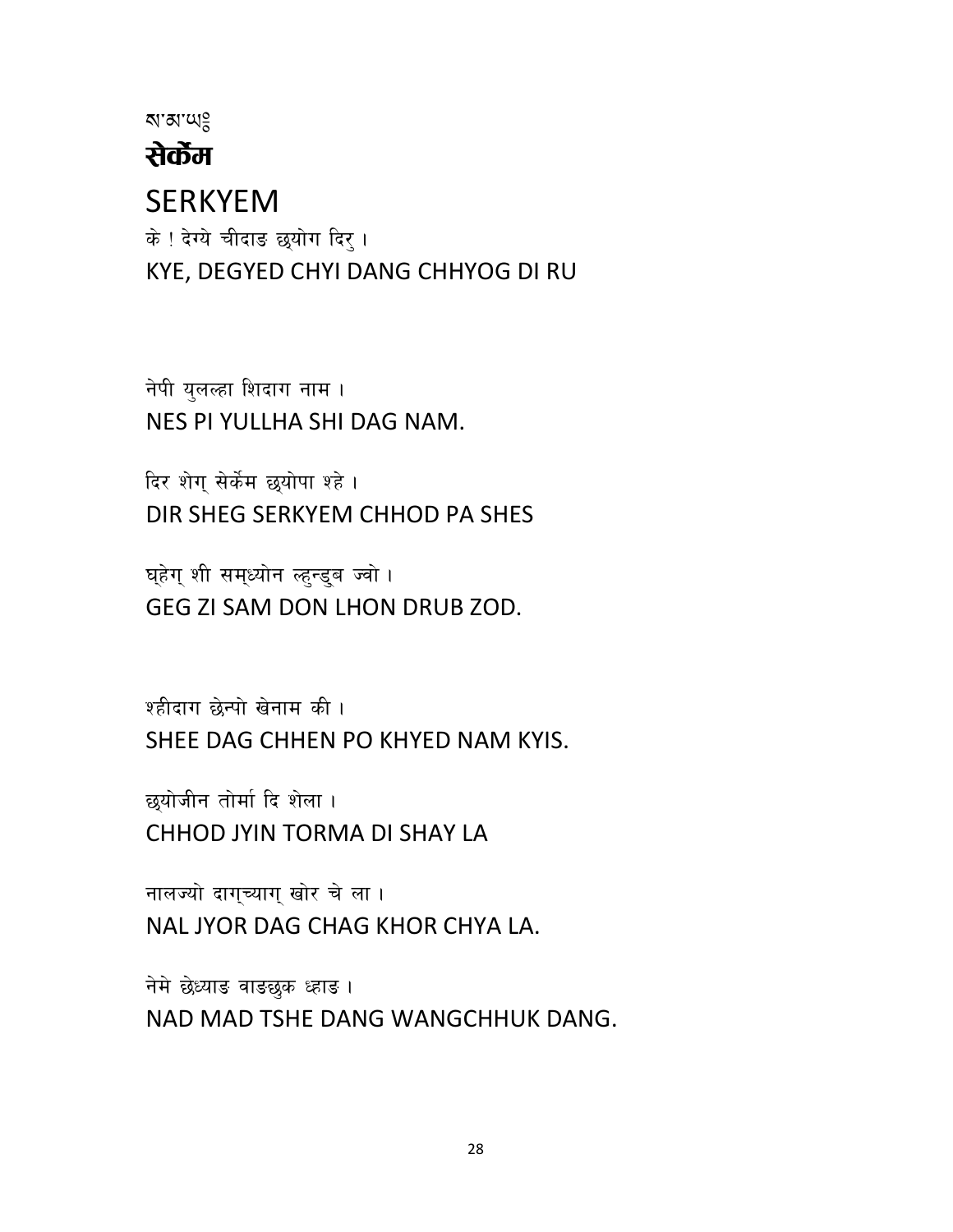पालध्याङ ढुहागुध्याङ कल्वा जाङ । PAL DANG DRAG DANG KALPA ZANG.

लोडच्यो ग्याछेन् कन्थोब चिड। LONG CHOD GYA CHEN KUN THOB CHING.

श्हीध्याङ गेला सोग्पा यी। SHEE DANG GYAY LA SOG PA YI.

लेकी डोढ्ब दागला चोल। LAY KYI NGOE DRUB DAG LA TSOL.

ध्हाम्छिग चेन्गी दागला सुङ । DAM TSHIG CHAN GYIS DAG LA SUNG.

डोढ़ब कनकी दोड़ ढुहोग ज्वो । NGOES DRUB KUN GYI DONG DROG ZOD.

ध्हमीन छीध्हाङ नेनाम ध्हाङ । DUES MIN CHHYI DANG NAD NAM DANG.

द्योनध्हाङ गेगुनाम मेपार ज्वो । DON DANG GEG NAM MED PAR ZOD.

मिलाम डेनध्हाड छेन्मा डेन्। MILAM NYEN DANG TSHAN MA NGAN.

JYA JYED NGAN PA MED PAR ZOD.

भर्या भर्ये डेनुपा मेपार ज्वो ।

जिग्तेन देश्हीड लोलेग ध्हाड़ ।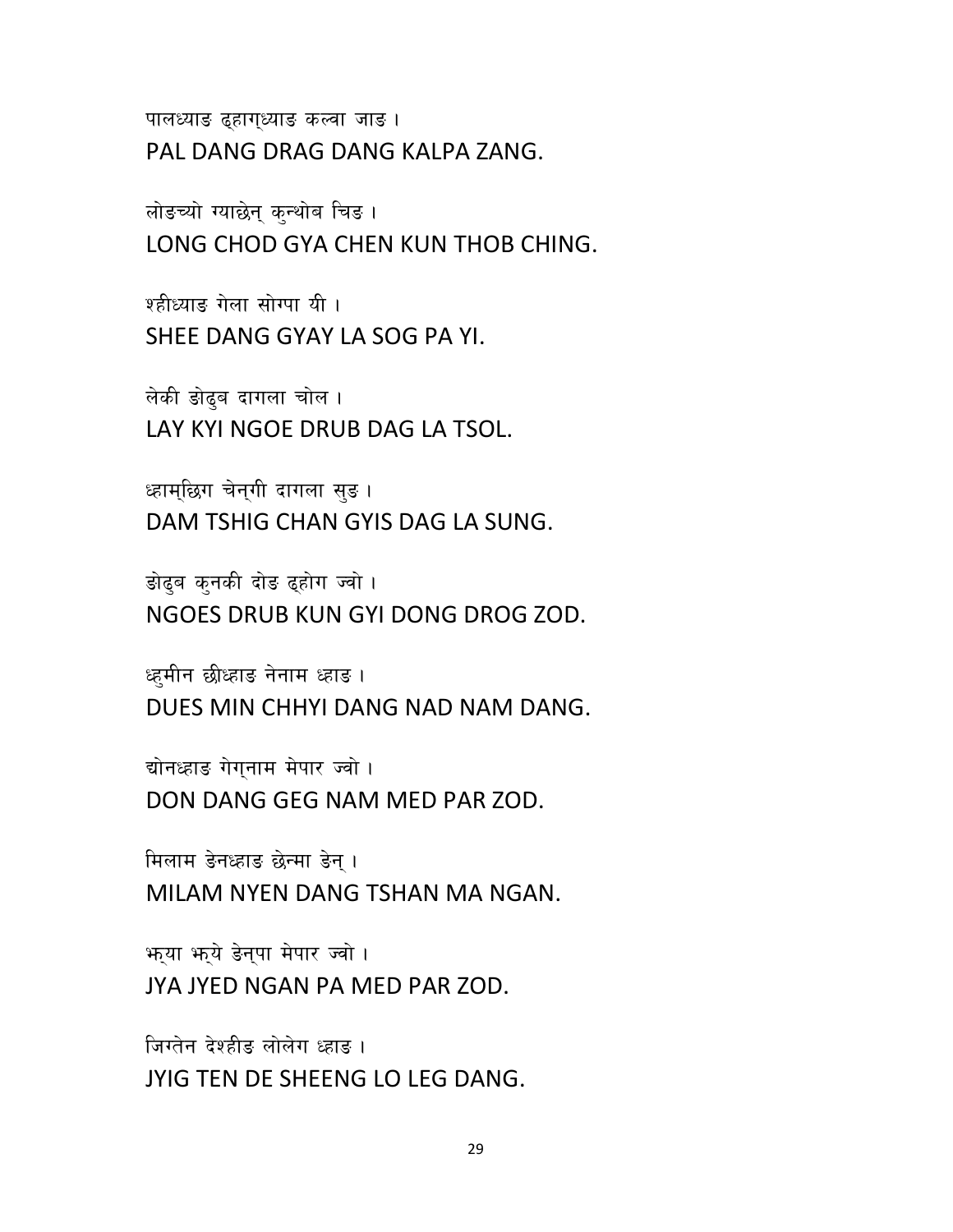ड़नाम फेल्रहीड छग़फेल वा । DRU NAM FEL SHEENG CHHYUG FEL WA

गेलेग् थाम्चे भृयुडवी ने । GE LEG THAM CHAD JYUNG WE NYEY.

थिला दोपा कुमुडुब ज्वो । YID LA DOD PA KUN DRUB ZOD.

Țེས་ནི། 8. Dedication ক্কুন্ম'ন'মস্কঁন্'খম'মণ্ট্ৰম'খ্ৰুম'ঊশ | ग्याल्व छयापे ञेग्युर चिग । gyalwa chöpé nyé gyur chik May all the buddhas be pleased with this offering!

དམ་ཅན་Ȭགས་དམ་ǰོང་ǽར་ཅིག ། दाम्चेन थुग्दाम कोङ्ग्युर । चिग् । damchen tukdam kong gyur chik May the solemn promise of the protectors be fulfilled!

རིགས་ȯག་འདོད་པ་ཚƼ མས་ǽར་ཅིག ། रिग्डुग दोपा छिम्ग्युर । चिग् । $\;$ rik druk döpa tsim gyur chik May the wishes of the six classes of beings be satisfied!

ལན་ཆགས་ཤ་མཁོན་ɚང་ǽར་ཅིག ། ल्छियाग् श्यानखोन ज्याडग्यर चिग् । lenchak shakhön jang gyur chik May the enmity of karmic debtors be assuaged!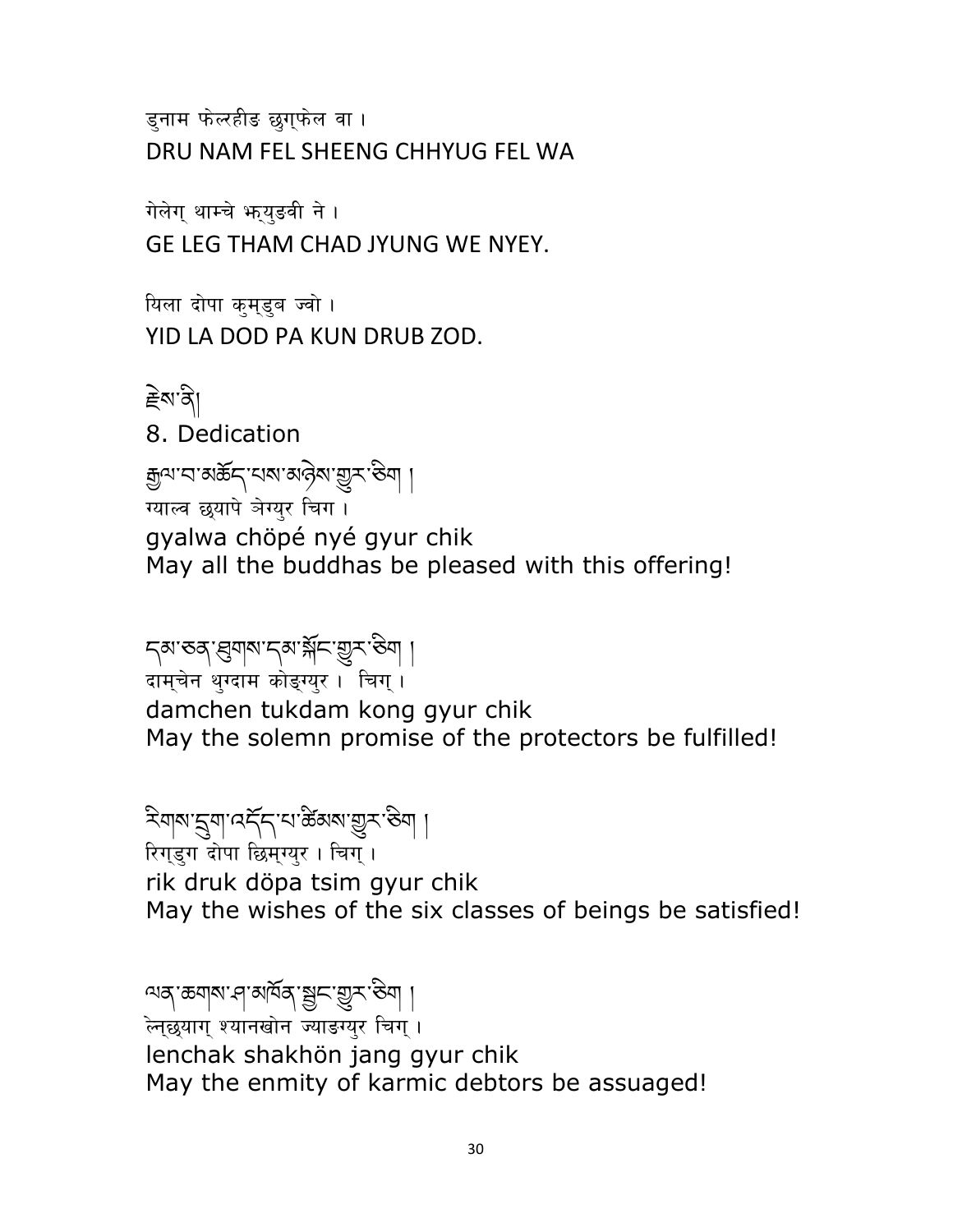## ౙॺॺॱॺऄॶॎॱ<sup></sup>ॶॱख़ॕॴॴख़ॷॸॱ

छोगञी योङस ज्वोगग्यर चिग ।

tsok nyi yongsu dzok gyur chik

May we complete the accumulation of merit and wisdom!

Ȍིབ་གཉིས་བག་ཆགས་དག་ǽར་ཅིག །

डिबञी भ्हाग् छयाग् दाग्**ग्युर चिग्** । drib nyi bakchak dak gyur chik May we purify cognitive and emotional defilements, and karmic traces!

## ন্মামাজ্যান বিশ্বজন ।

क्ष्म्पा कुत्री थोबग्युर चिग् ।

dampa ku nyi tob gyur chik

May we attain the dharmakāya and rūpakāya, for the benefit of self and others!

## ষ্ট্ৰিৰ্'থ'ক্স'ক্কৰ্'গ্ৰুহ''থ'ব্দ'থ'ম্ব্ৰৰ্থ||

जिन्पा ग्याछेन ग्युरपा दि याी थुइ । jinpa gyachen gyurpa di yi tü Through the power of this vast act of generosity

## বর্ষ্মা ঘন্ট দ্বিশ্ম বিশ্ব দ্বিশ্য বিশ্ব ।

डोबी ध्योनद राङ़्भयाङ साङ्गे श्योग् ।

drowé döndu rangjung sangye shok

May we spontaneously attain buddhahood for the benefit of beings!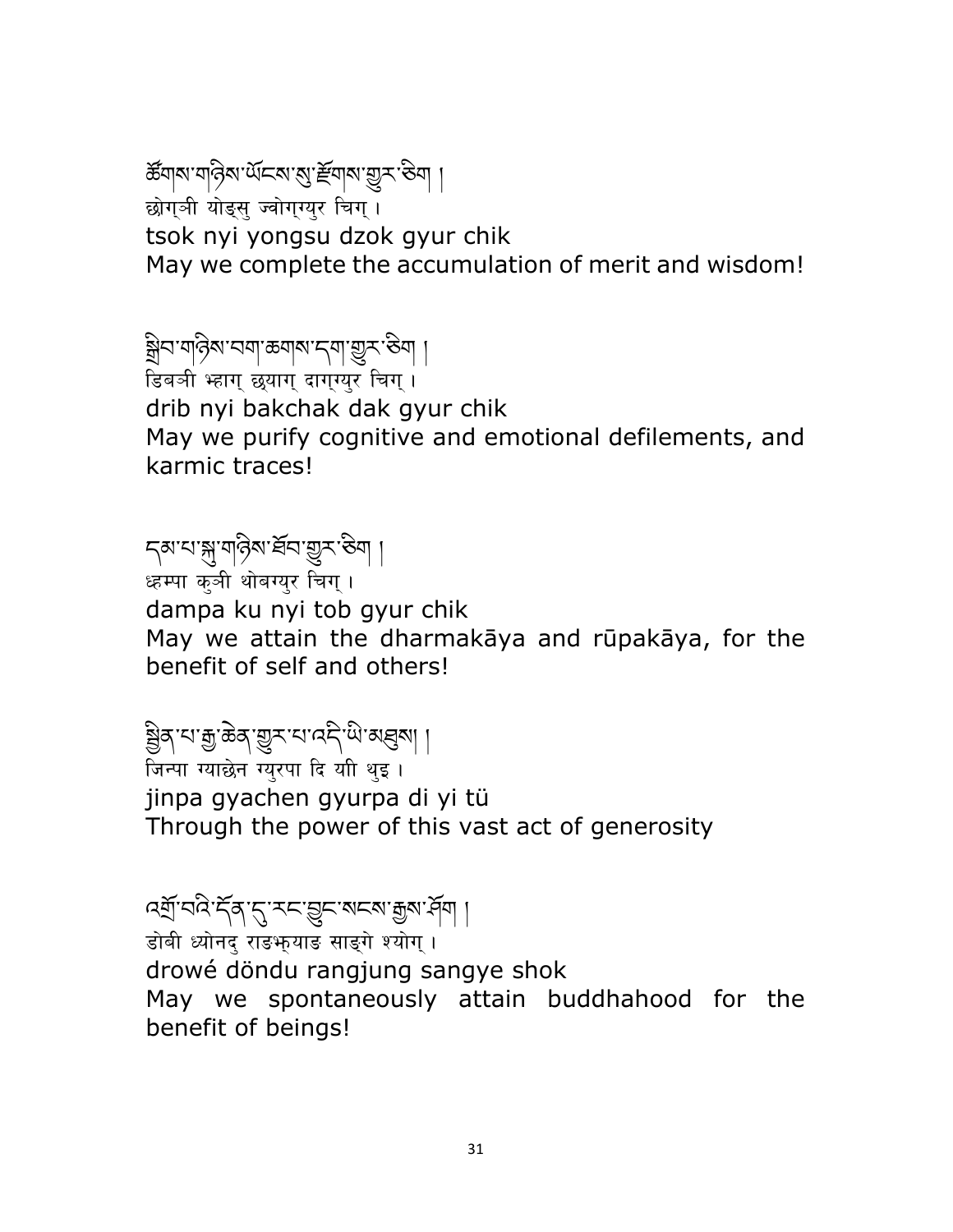## ষ্টৰ্ শ্ৰী, শ্ৰীৰা, প্ৰাপ্ত প্ৰথম, প্ৰীৰা, প্ৰত্নৰ বিভি

डोन्घी ग्याल्वा नामकी मढोल्वी ।

ngön gyi gyalwa nam kyi madrolwé

All those who were not liberated by the buddhas of the past,

## ক্স্ৰী ব্ৰত্নি ষ্ক্ৰবাৰ ক্ষুৱ ব্ৰত্নি ব্ৰত্নি বিভিন্ন প্ৰদ

\_\_<br>कोवोइ छोगनाम जिन्पे ढोल्ग्युर चिग् kyewö tsok nam jinpé drol gyur chik Through this act of generosity, may they be liberated!

འɏང་པོ་གང་དག་འདིར་ནི་ʈགས་ǽར་ཏམ། ། जड़पो घयाड़ ध्याग दिर ने ल्हागग्यर ताम। jungpo gangdak dir ni lhak gyur tam May all the spirits gathered in this place,

## ষারেমার্মক্'দ্ট'নমাঞ্জন'র্মান্'ম্রুন'মেদ্' |

सहम् वोन्ते भारनाङ खोक्याङ रङ। sa am önté barnang khö kyang rung Be it on the earth or in the water or in the sky,

### Dzེ་ȃ་ȷམས་ལ་Ȧག་ȣ་Ɏམས་Ɏེད་ཅིང་། །

केगु नामल ताक्तु भूयाम् भे चिङ । kyegu nam la taktu jamjé ching Always show goodwill and kindness to all beings,

## ཉིན་དང་མཚན་ȭ་ཆོས་ལ་Ʉོད་པར་ཤོག །

त्रिनध्याङ छेन् द छयोला च्योपार श्योग् । nyin dang tsen du chö la chöpar shok And practise Dharma day and night!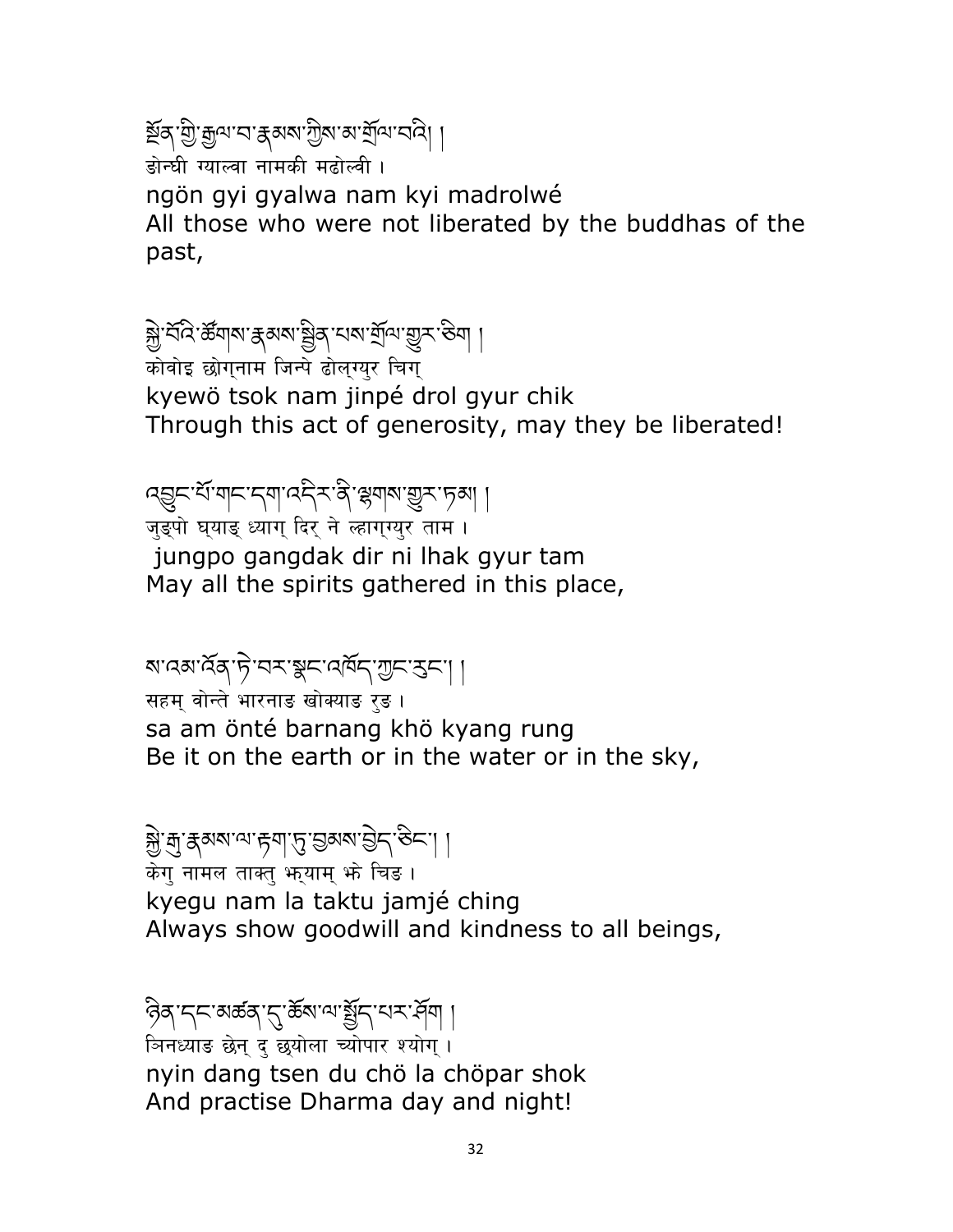## ন্মী'ন'নন্দি'থিম'ক্লী'র্শ'গ্রন্থ| |

गेवा दियी के वो कुन । gewa di yi kyewo kün Through the positivity and merit of this, may all beings

## བསོད་ནམས་ལེ་བིས་རརོགས་རརོགས་བིང་། །

सोनाम येसे छोग ज्वोग शिङ sönam yeshe tsok dzok shing Complete the accumulation of merit and wisdom,

## བསོད་ནམས་ཡེ་ཤེས་ལས་ɏང་བའི། །

सोनाम येसे लेभ्रुयड़ वी। sönam yeshe lé jungwé And from this merit and wisdom,

## ন্ম'থ'ক্সু'মান্টিম'ৰ্শ্ৰন'ম্ম' প্ৰ্মা ।

<sup>ध्हमपा</sup> क्ञी थोब्पार श्योग। dampa ku nyi tobpar shok May they attain the dharmakāya and rūpakāya, for the benefit of self and others!

## འབད་དང་ɬོལ་བས་མ་གོས་པ། །

बेध्हाङ चोल्वा माध्हो पा। bé dang tsolwé magöpa Untainted by effort and exertion

६<br>धन्'चढ़ेव कॅ्राड्'न्यवाचब्ब्यान्' । यिश्हीन नोर्बु पाग्साम सिङ । yishyin norbu paksam shing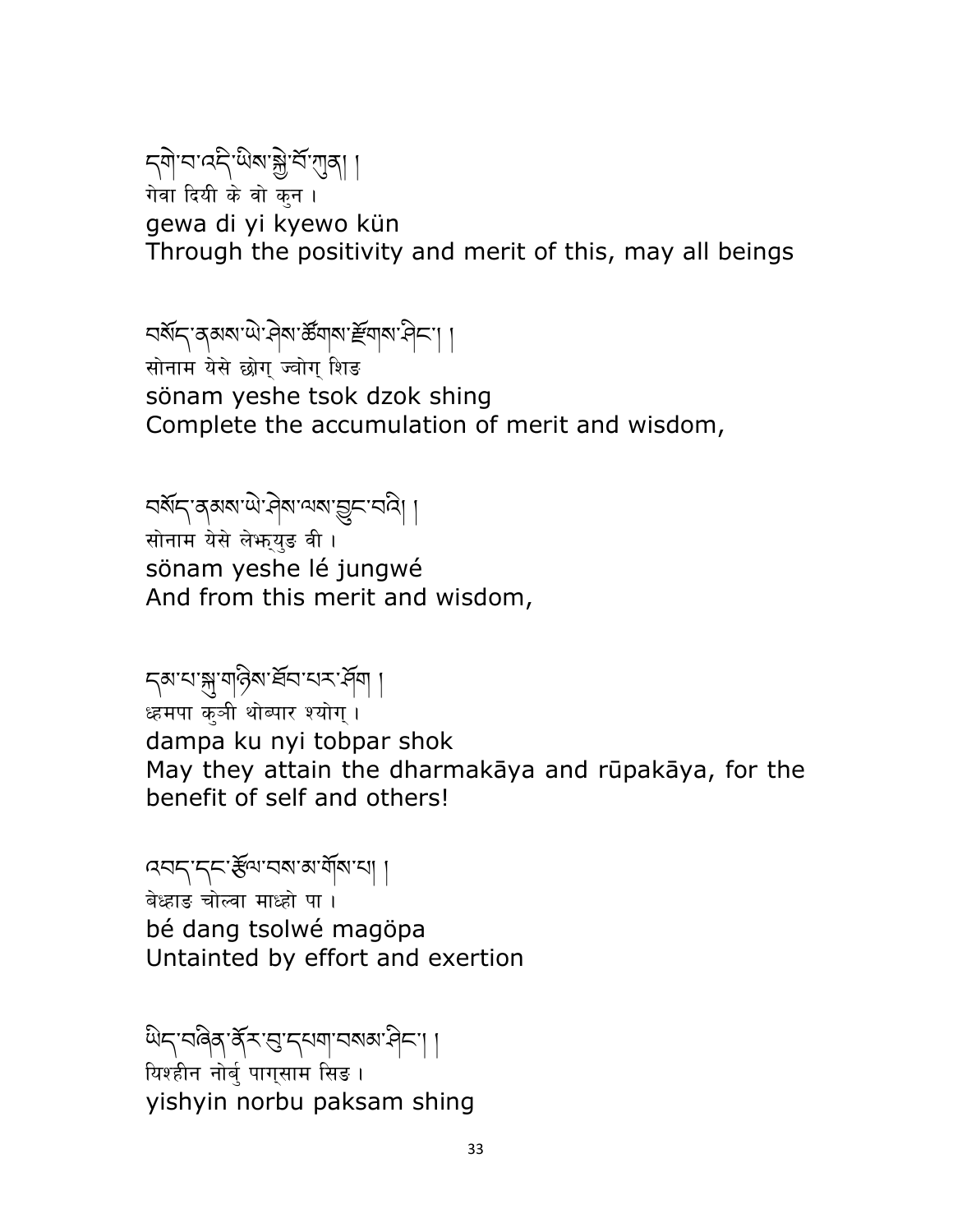A wish-fulfilling jewel, a wish-granting tree,

སེམས་ཅན་རེ་བ་ǰོང་མཛད་པ། ། सेमचेन रेवा कोङजे पा। semchen rewa kong dzepa May I fulfil the hopes of sentient beings

བསམ་པ་འǿབ་པའི་བǦ་ཤིས་ཤོག །

सम्पा डुब्पी टासी श्योग् । sampa drubpé tashi shok And may all be auspicious to accomplish their desires!

तोन्पा साइगे नामकी टासी श्योग् । Tonpa sangye nam kyi tashi shog.

क्योब्पा ध्हामछयो नामकी टासी श्योग् । Kyobpa damchoes nam kyi tashi shog.

डेन्पा गेदन नामकी टासी श्योग् । Drenpa gedun nam kyi tashi shog.

क्याब्ने कोन्छय कोन्षेग नामकी टासी श्योग। Kyab nes konchhog sum gyi tashi shog.

ज्यामपल पावोइ जीतर ख्येन्पा दाङ । Jampal pawo jitar khyenpa dang Just as the warrior Manjushri attained omniscience,

क्इनतु जाडपोइ दे याङ देशीन ते । Kuntu zangpo deyang deshyin te And Samantabhadra too: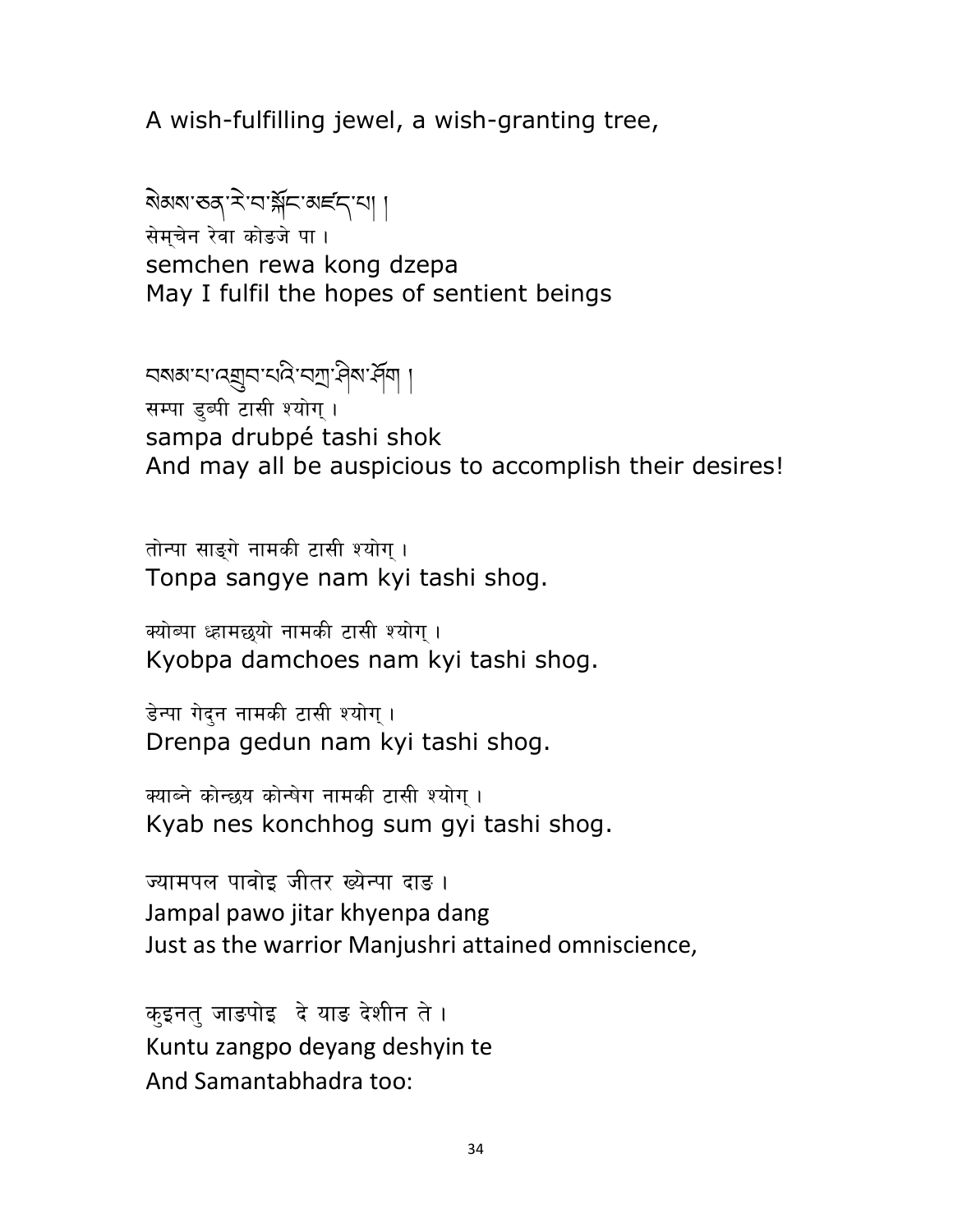देदाग कुइन्गी जेसु दखाग लोब चीड़ । Dedak kun gyi jesu dak lob chir All these merits now I dedicate

गेवा दिदाग थामचे रबत डो । Gewa didak tamche rabtu ngo To tain and follow in their footsteps. Dedication that follows the buddhas

धुसुम श्येग्पी ग्याल्वा थम च्ये क्यि । Du sum shekpe gyalwa tamche kyi As all the victorious buddhas of past, present and future

ड़ो वा घड़ ला छयोगत् डाग्पा दे। Ngowa gangla chok tu ngakpa de Praise dedication as supreme,

द्याग गि गे वाइ चा वा दि क्विन क्याङ । Dak gi ge we tsawa di kun kyang So now I dedicate all these roots of virtue

स्हड़ पो च्योइ दियर रब्तु डो वर ग्यि । Zangpo cho chir rabtu ngowar gyi For all beings to perfect good actions.